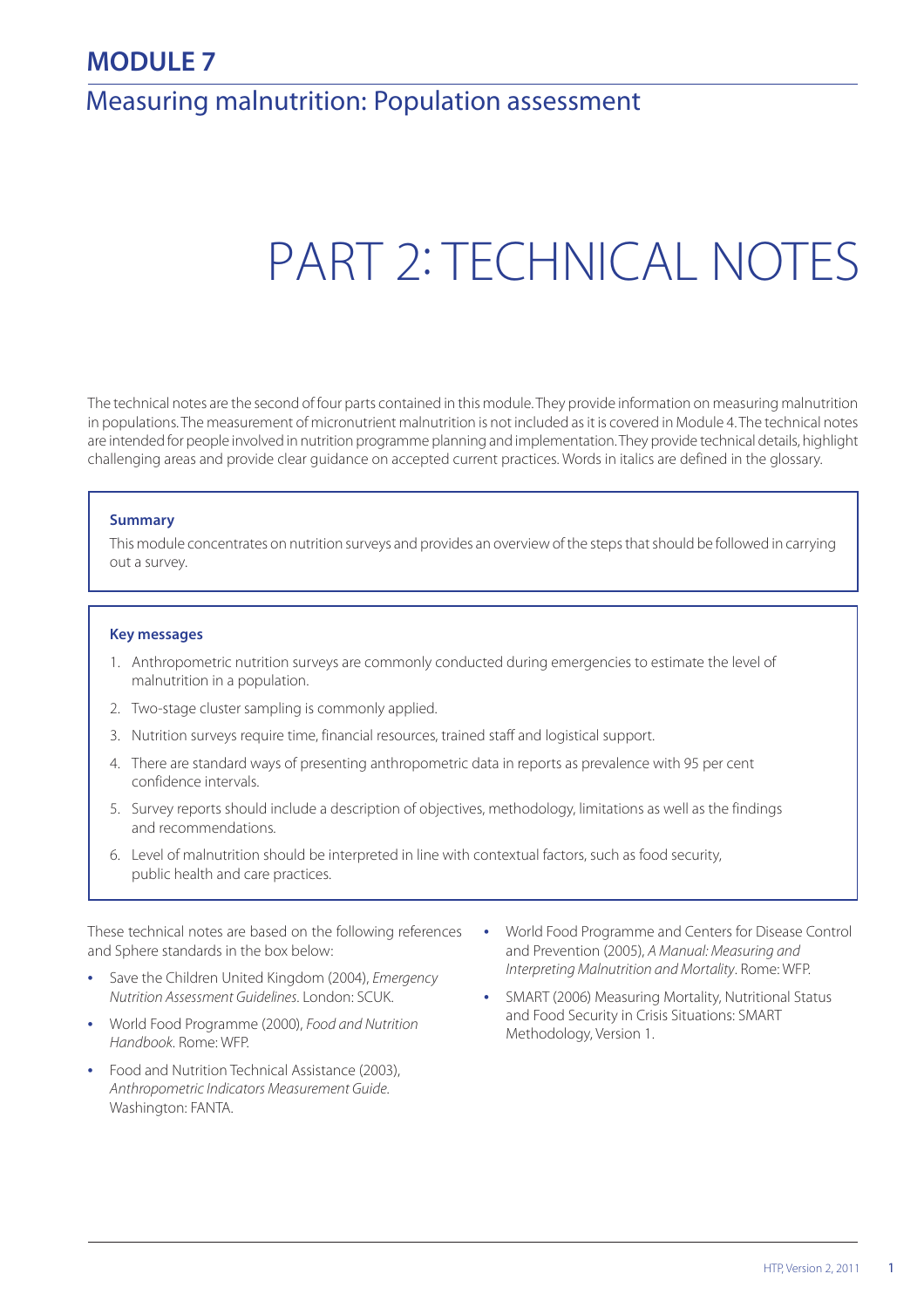# **Sphere standard**

#### **Food security and nutrition, Assessment Standard 2: nutrition**

Where people are at increased risk of undernutrition, assessments are conducted using internationally accepted methods to understand the type, degree and extent of undernutrition and identify those most affected, those most at risk, and the appropriate response.

#### Key actions

- **•** Compile existing information from pre-disaster and initial assessments to highlight the nature and severity of the nutrition situation
- **•** Identify groups with the greatest nutritional support needs and the underlying factors that potentially affect nutritional status
- **•** Determine if population level qualitative or quantitative assessments are needed to better measure and understand anthropometric status, micronutrient status, infant and young child feeding, maternal care practices, and associated potential determinants of undernutrition
- **•** Consider the opinions of the community and other local stakeholders on the potential determinants of undernutrition
- **•** Include an assessment of national and local capacity to lead and/or support response
- **•** Use nutrition assessment information to determine if the situation is stable or declining

#### Key indicators

- **•** Assessment and analysis methodologies including standardised indicators adhering to widely accepted principles are adopted for both anthropometric and non anthropometric assessments
- **•** Assessment findings are presented in an analytical report including clear recommendations of actions targeting the most vulnerable individuals and groups

Source: Sphere Handbook, 'Chapter 3: Minimum Standards in Food Security and Nutrition', The Sphere Project, Geneva, 2011.

# **Introduction**

Nutrition assessments are essential to guide response during an emergency. In this module, nutrition assessments encompass analysis of anthropometric data as well as contextual factors such as food security, mortality, public health and caring practices, and interventions which are key to analyse to interpret the overall nutrition situation.

This module has three parts. It starts with a short discussion of rapid nutrition assessments and then concentrates on anthropometric nutrition surveys, and finally describes the information needed for an overall analysis of the nutrition situation.

Nutrition surveillance is covered in depth in Module 10. The assessment of micronutrient malnutrition is covered in Module 4.

# **Rapid nutrition assessments**

In some situations a rapid nutrition assessment must be carried out to quickly establish whether there is a major nutrition problem or not and to identify immediate needs. In the initial stages of an emergency, a rapid nutrition assessment may be carried out to verify the existence or threat of a nutrition emergency; estimate the number of people affected; establish immediate needs; identify local resources available and external resources needed.

Rapid assessments are also done where there is poor security and very limited access.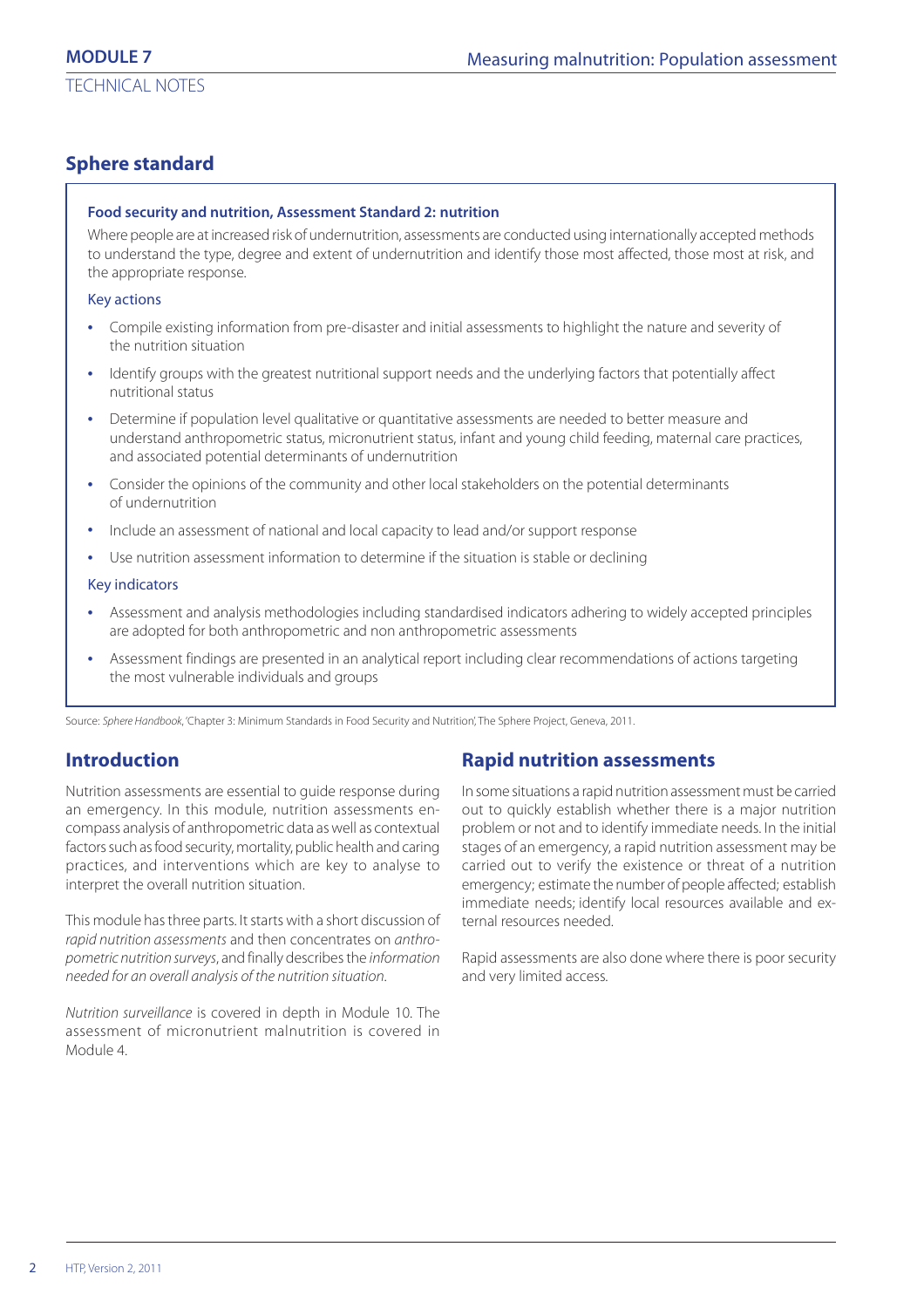Commonly, information relating to nutrition is gathered from key informants as part of a broader emergency needs rapid assessment. For example, informants may be asked whether malnutrition has become more common and whether any children are displaying signs of kwashiorkor (oedema or fluid retention) or micronutrient deficiencies. Informants may be asked about changes in dietary habits such as reduction in food quantity, quality and reduced frequency of meals. Consumption of unusual wild foods is also frequently a sign that nutrition is becoming compromised. Direct observations of population and environment can also be used as well as review of records from available feeding centres and/or health facilities.

Anthropometric household rapid assessment can also be undertaken. In this case, as it is often not possible to draw a random sampling representative of the population surveyed, the findings must be used cautiously. The measurement of the mid-upper arm circumference (MUAC) is often used in these circumstances as it can be done quickly and requires very little equipment (only a measuring tape). **Case example 1** provides an example from the Central African Republic.

Rapid assessments are frequently multi-agency (involving several agencies) and multi-sectoral (involving several technical sectors) in order to have a broad analysis of risks, needs and priorities and to make recommendations to ensure all the health and nutrition needs of an emergency-affected population are met. An initiative to improve the effectiveness of rapid assessments has resulted in a multi-cluster Initial Rapid Assessment (IRA) tool.<sup>1</sup> This has been developed by the nutrition, health and WASH (water, sanitation and hygiene) clusters since 2007.<sup>2</sup> It serves to collect, compile and analyse information on the public health, food and nutrition status of the population and the current availability of nutrition and health services. It mainly involves analysis of secondary data and interviews with key informants. It is designed to provide a quick, initial description of the current situation and identify the priority problems, risks and gaps in service provision. The tool includes guidelines, a standard data collection form, an associated aide memoire for field teams, and a data entry and analysis template and software. A Needs Assessment Task Force was also established by OCHA (Office for the Coordination of Humanitarian Affairs) to improve coordination of rapid assessments.<sup>3</sup>

#### Case example 1: Rapid anthropometric nutrition assessment in Central African Republic: 2007

An upsurge of violence in the north of the Central African Republic in 2006 led to the displacement of thousands of people. The conflict had serious consequences for food security. The loss of food stocks and productive assets, increased food prices and complete disruption to trade with rest of the country caused imported goods such as sugar, oil and salt to be entirely absent in rural markets. An assessment by the World Food Programme (WFP) found a significant decrease in food frequency and diet diversity. Most people only ate once a day and meat, fish and oil had disappeared from their diet. Cereal consumption had also decreased. Most families had consumed roots, tree bark and wild fruit the day before the assessment. People were also reported to have few cooking instruments and little access to water.

A rapid anthropometric nutrition assessment was conducted in two provinces in the north, in areas which were not representative of the entire population but which were relatively secure. Among 104 displaced children aged 6 months to 59 months who were screened using MUAC, none had a MUAC of less than 110 mm and only one had a MUAC of less than 120 mm. Among the 381 resident children screened, four (or one per cent) had a MUAC of less than 110 mm and 16 (4.2 per cent) had a MUAC of less than 120 mm. No oedematous children were found.

Source: United Nations Standing Committee on Nutrition, Nutrition Information in Crisis Situations, Report Number XIII, SCN, May 2007.

#### **Anthropometric nutrition surveys**

Anthropometric nutrition surveys involve the collection of anthropometric information which is used to establish the prevalence (level) of acute malnutrition in a population (Box 1). In addition, underweight and stunting can be estimated, keeping in mind that the uncertainties about the age will undermine the accuracy of those results in some populations.

Surveys are cross-sectional (one-off ) and provide a 'snap-shot', e.g., the information collected reflects the situation for a particular point in time. When repeated surveys of the same population are conducted, trends can be established. Most of the time, it is not possible to measure everyone in the area surveyed so a sample of the population will be selected who will then be measured to determine the prevalence of acute malnutrition.

<sup>1</sup> For details go to http://www.who.int/hac/global\_health\_cluster/guide/tools/en/index.html

The 'Cluster approach' is one of the outcomes of the Humanitarian Reform, led by the Inter-Agency Standing Committee with the aim of improving coordination and the quality of humanitarian action. For details see http://www.humanitarianreform.org/

<sup>3</sup> For details see the IASC website http://www.humanitarianinfo.org/iasc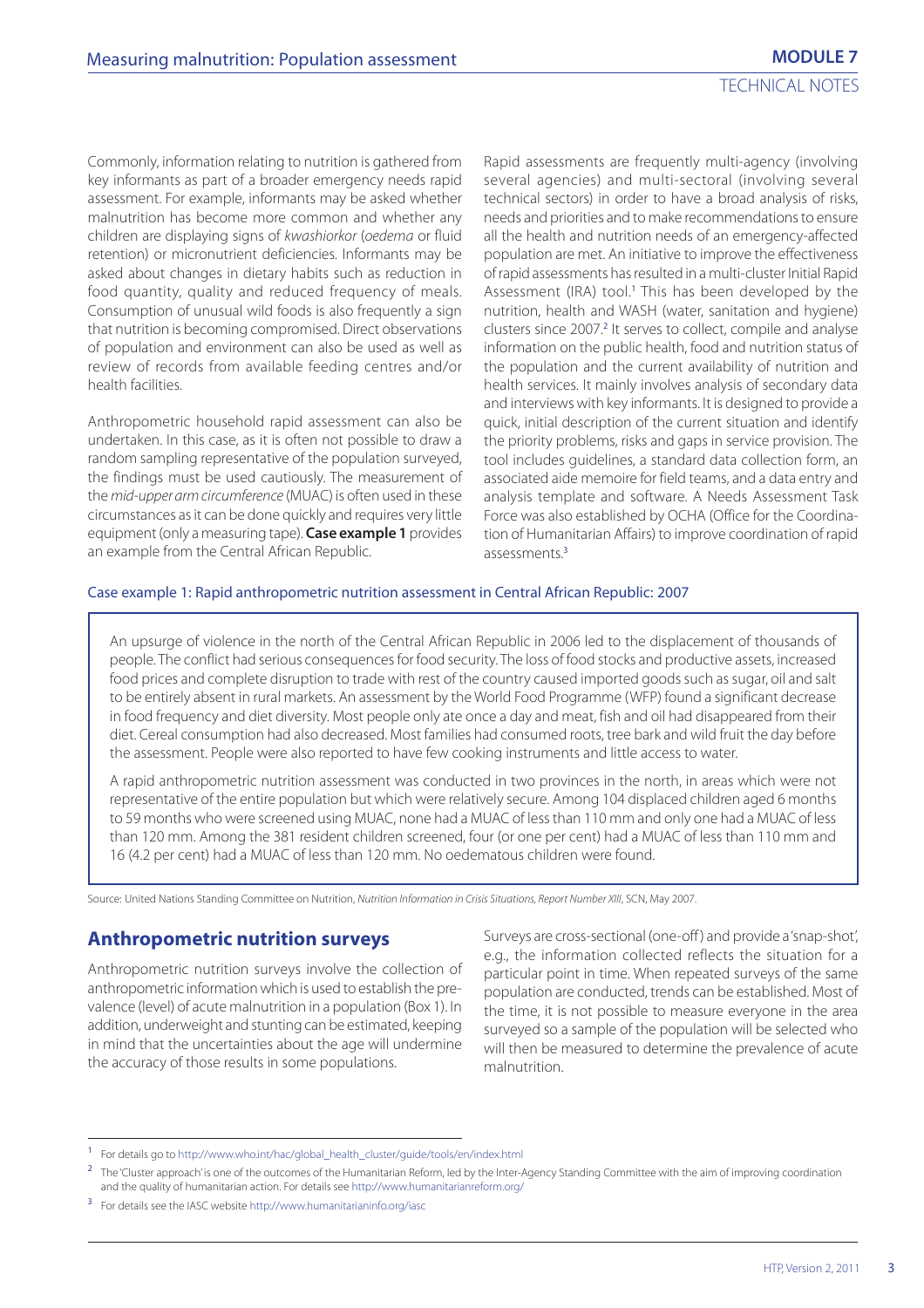#### Box 1: Definitions of key epidemiological terms

**Survey:** a systematic canvassing/investigation of persons to collect information, often from a representative sample of the population.

**Sample:** a selected subset of a population. A sample can be random or non-random and representative or nonrepresentative.

**Sample, random:** a sample of persons chosen in such a way that each one has the known (and often the same) probability of being selected.

**Sample, representative:** a sample whose characteristics correspond to those of the original or reference population.

**Prevalence:** the proportion of persons in a population who have a particular disease at a specified point in time.

**Confidence Interval** a range of values for a measure (e.g. prevalence) constructed so that the range has a specified probability (often, but not necessarily, 95%) of including the true value of the measure. A narrow confidence interval indicates high precision; a wide confidence interval indicates low precision.

From Centers for Disease Control and Prevention. Principles of epidemiology in public health practice. Third Edition. An introduction to applied epidemiology and biostatistics

Other data can be collected in addition to anthropometry but it is not recommended that many additional data are added to the survey as it might undermine the quality of the whole survey due to surveyors' and respondents' fatigue. Moreover, information on food security or public health might be available from secondary data or might be collected more efficiently using other types of assessment methodologies.

Due to the significant financial, human and logistic resources needed, it is essential to consider carefully the reasons for doing a survey. A survey is undertaken when there is a reasonable

indication from a rapid assessment, surveillance or early warning systems that there is likely to be a nutritional problem. Before starting the survey, it is important to identify how the results will be used and to ensure that a survey leads to action if a problem is identified. Although there are well-established techniques for doing anthropometric nutrition surveys, there are some unresolved technical challenges and some limitations in conducting and interpreting anthropometric surveys that practitioners and policy makers need to be aware of (Box 2).

#### Box 2: Some drawbacks in conducting and interpreting anthropometric nutrition surveys

Accurate population data is needed to list the population in villages or population units. This may not be available in an emergency.

The data cannot be disaggregated to produce statistically reliable results for geographical sub-samples when cluster sampling is used.

Surveys are time- and resource-consuming, but are often necessary to assess the anthropometric situation with accuracy.

Mobile and pastoral populations are difficult to assess because they do not easily form an identifiable cluster with sufficient children to be measured

Sampling is especially challenging in big towns, particularly when clusters represent a large number of households and where households are aggregated, such as in buildings.

Interpreting results of anthropometric nutrition surveys in relation to contextual factors and interventions is not straightforward and requires a wealth of information including food security and public health.

A good survey design is crucial as a poor design may mean that the survey results are invalid. Once it has been decided that a nutrition survey is necessary, the key steps shown in **Box 3** should be followed.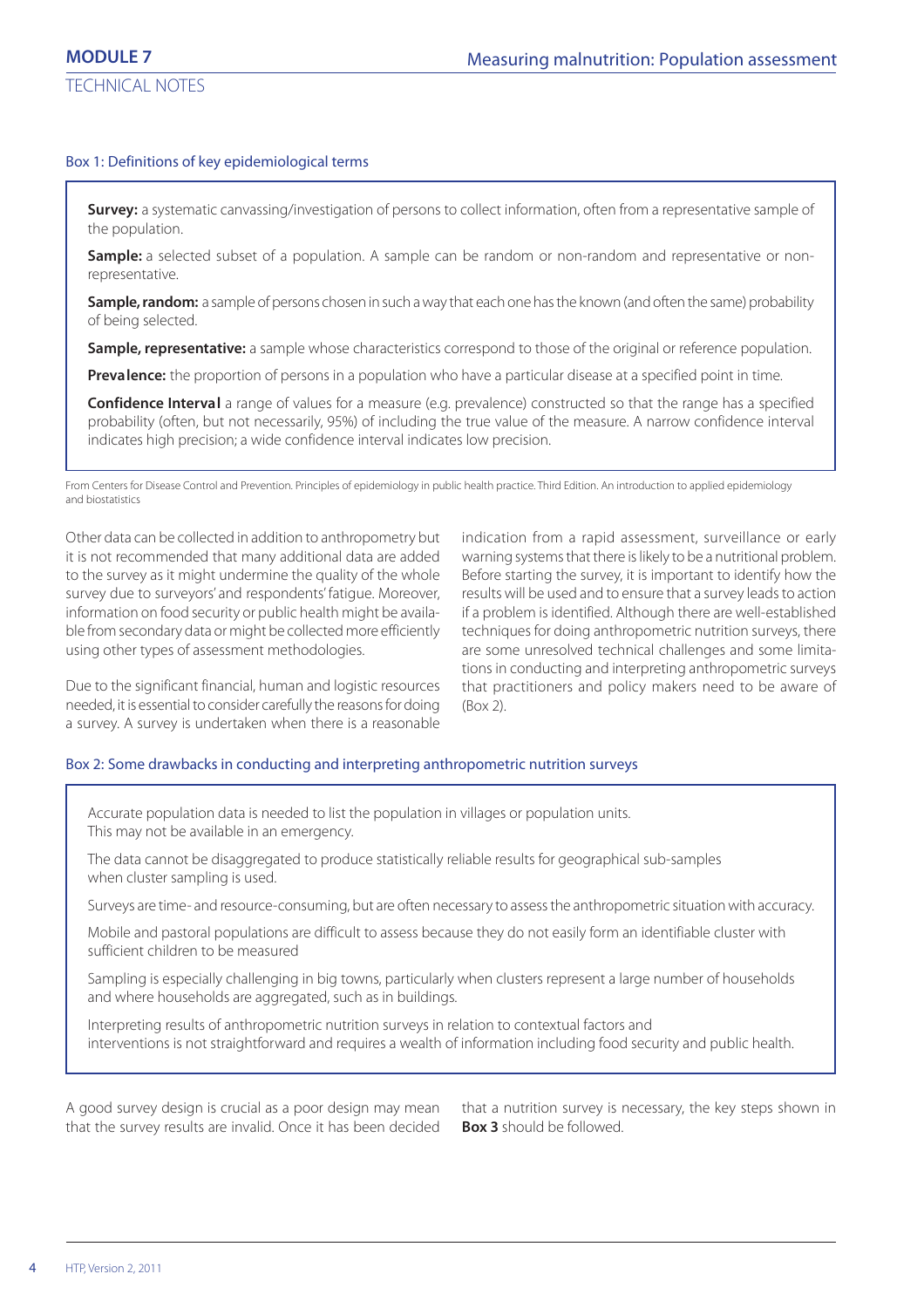#### Box 3: Key steps in designing and implementing a nutrition survey

- 1. Decide whether or not to do a survey
- 2. Define objectives
- 3. Define the geographical area and population group to be surveyed
- 4. Gather relevant background information
- 5. Communicate with stakeholders
- 6. Determine the timing of the survey
- 7. Decide what information to collect
- 8. Design the survey: determine the appropriate sampling method, calculate sample size and select the sample
- 9. Design the questionnaires
- 10. Obtain and prepare equipment and survey material
- 11. Select and train field workers
- 12. Field test questionnaires and data collection procedures
- 13. Conduct field work and supervise teams
- 14. Check measurements, enter and clean data
- 15. Check data quality and analyse the data
- 16. Write and disseminate the findings through reports and presentations

Modified from World Food Programme and Centers for Disease Control and Prevention, A Manual: Measuring and Interpreting Malnutrition and Mortality, WFP, Rome, 2005.

#### Survey objectives

It is important to develop specific survey objectives so as to avoid any unnecessary collection of data.

The objective for anthropometric nutrition surveys during emergencies is generally to measure the prevalence (level) of acute malnutrition among children aged 6-59 months within a specified geographical area.

The results of an anthropometric nutrition survey can be used for different purposes:

- **•** For **advocacy** to highlight a nutritional problem and elicit a response
- **•** For defining **appropriate interventions**
- **•** For **measuring change** in nutritional status over time to inform the evolution of the situation in relation to contextual factors and interventions and whether programmes need to continue or can be safely phased out

#### Survey populations

Anthropometric nutrition surveys need to be representative of the affected population. The population to be surveyed may be refugees or internally displaced persons (IDPs) living in camps or other settlements, or people living within a livelihood zone (area where the population has similar livelihoods) or a particular administrative area (district or region). It is preferable to survey livelihood zones, as people's food security within the zone will tend to be similar as well as their nutritional status. Survey results are only representative of the geographical area from which the survey sample is selected. Generalization to other similar or neighbouring areas should be done with extreme caution and followed by clear justification as to why the prevalence in these areas may be similar to the area that was surveyed.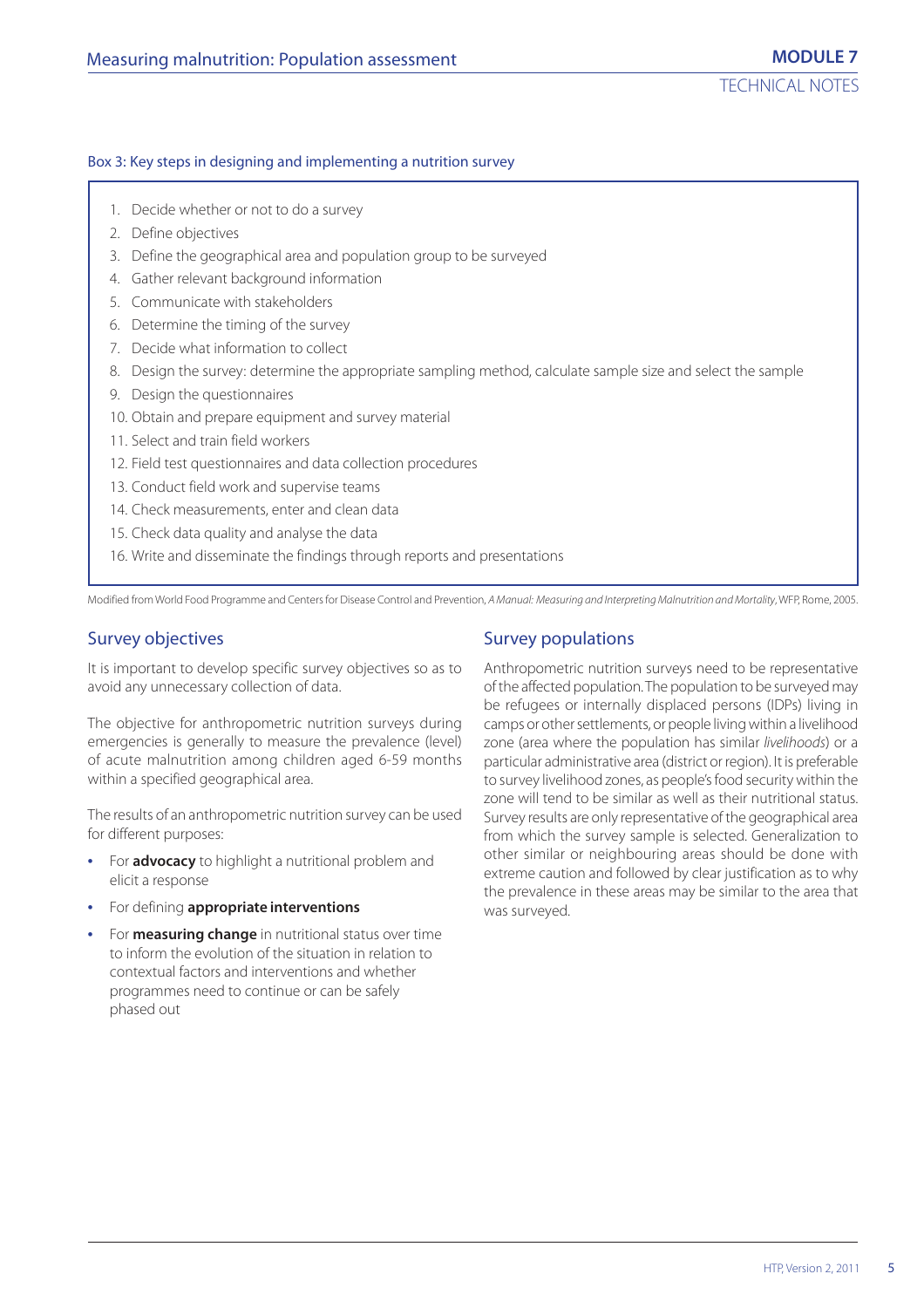Once the population has been defined, the specific group within the population who will be assessed needs to be defined. Typical groups are:

#### **1. Children aged from 6 months to 59 months**

In most African and Asian countries young children are the most nutritionally vulnerable and act as a proxy for the nutritional status of the entire population. Since the children aged 6-59 months are routinely measured in nutrition surveys, they serve as a principal group for which comparisons could be drawn among populations measured at different times and places.

#### **2. Other age groups**

Younger or older children, adults and the elderly are assessed less frequently but may be included where there is reason to believe that they are nutritionally vulnerable. For example, the elderly were found to be more nutritionally vulnerable during the Bosnian crisis of the early 1990s while the focus in Kosovo 2000 was on

infants under six months of age. The nutritional status of women, usually mothers or carers, is sometimes assessed in nutrition surveys. Women who care for young children are often nutritionally vulnerable, especially as they are most likely to be pregnant or lactating.

## Sampling

#### **Sampling methods**

Anthropometric nutrition surveys are usually based on the representative sampling of a sub-set of the affected population. This requires the use of internationally recognized statistical methods so that the prevalence of acute malnutrition in the sampled population can be generalized to that of the whole population. For nutrition surveys to be representative, every individual measured has to have an equal chance of being selected. Different sampling methods are described in Table 1.

| <b>Sampling method</b>             | <b>Brief description</b>                                                                                                                                                                                                                                                                                             | <b>Main use</b>                                                                                                                                                                                                                                                                                        |
|------------------------------------|----------------------------------------------------------------------------------------------------------------------------------------------------------------------------------------------------------------------------------------------------------------------------------------------------------------------|--------------------------------------------------------------------------------------------------------------------------------------------------------------------------------------------------------------------------------------------------------------------------------------------------------|
| Census or exhaustive survey        | If the population of interest is sufficiently<br>small, a survey of the entire population<br>can be carried out.                                                                                                                                                                                                     | Small static communities such as a<br>refugee or displaced camp                                                                                                                                                                                                                                        |
| Simple random sampling             | Individuals (or households) are randomly<br>chosen (using a random numbers table)<br>from a complete list of all the individuals<br>(or households) in the population.                                                                                                                                               | Communities with up-to-date lists of all<br>individuals (or households) such as<br>established refugee or displaced camps<br>or villages/towns with accurate<br>census information                                                                                                                     |
| Systematic or<br>interval sampling | If a complete list of all individuals (or<br>households) is available, then every Nth<br>entry on the list is selected. If there is no<br>list but dwellings are arranged in some<br>order and the total number of dwellings<br>is known, then every Nth dwelling can<br>be selected.                                | Communities with up-to-date lists of<br>individuals (or households) or where<br>houses or tents are laid out in blocks such<br>as established refugees or displaced<br>camps or well-organized villages                                                                                                |
| Cluster sampling                   | Cluster sampling involves a number of<br>stages. Two-stage cluster sampling starts<br>with the first stage where a number of<br>clusters (collections of individuals or<br>households) are randomly selected.<br>The second stage is when individuals or<br>households are randomly selected within<br>each cluster. | Cluster sampling is done very frequently.<br>It allows random sampling in situations<br>where other forms of sampling are not<br>possible. It can be used in widely<br>dispersed populations such as rural<br>households. However, the survey sample<br>needs to be larger than with<br>other methods. |

In practice while simple or systematic random sampling can be used in some camp settings, it is necessary to use cluster sampling in many situations.

#### Table 1: Different sampling methods used in nutrition surveys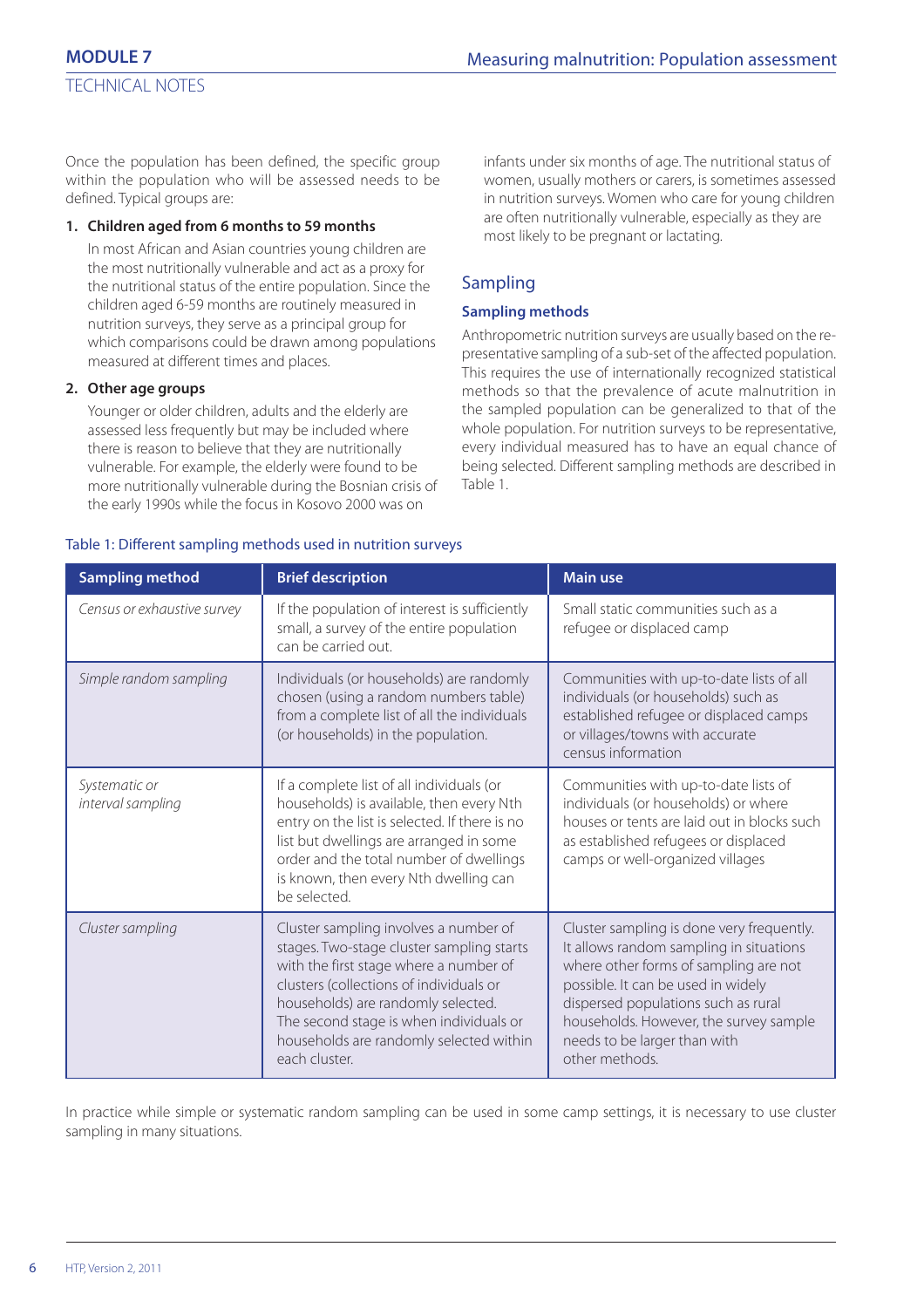Cluster methodology involves selecting a number of clusters (cluster refers to a grouping of neighbouring households, i.e. a village or part of a city) randomly in the first stage. For the survey to be representative of the surveyed area, at least 25 clusters need to be surveyed. The clusters are randomly selected from the population data of the smallest available administrative units with probability-proportional-to-size: the larger the population size, the higher chance for the administrative unit to be selected.

A design of 30 clusters of 30 children was recommended in the past. It was adopted because it is relatively simple to understand and implement, and will guarantee a good precision around the estimate of acute malnutrition prevalence in most emergency settings, i.e. it involves random selection of the sample and ensures sufficient sample size. However, new recommendations are to calculate the sample size needed (see below) and to derive the number of clusters from the sample size and the number of children or households measurable per day. For example, if it is estimated that it takes a team on average 20 minutes to complete each household survey and the field work will be on average 4 hours per day, then each team could measure 12 households per day. If the total sample size requirement is 396 households, 33 clusters (396/12) will be visited to achieve the overall sample size. **Annex 1** describes how to do cluster sampling in more detail.

There are a number of options for the second step of sampling (box 4 and Annex 2).

#### Box 4: Selection of households to form the clusters

#### **1. Simple or systematic random sampling**

The best method is to treat each cluster as if it is a "small population" and to select the houses using the simple or systematic random sampling methods as described in table 1.

#### **2. Segmentation and simple or systematic sampling**

If the cluster is to be taken from a larger population, the first step of stage two is to subdivide the population into segments of roughly the same number of people. One of these segments is then chosen from the random number table. In this way the "village" is reduced to an area containing up to 250 households. These households are then listed, and the required households selected from the list by simple or—if they are arranged in some logical order—systematic random sampling. If the population is divided in segments of unequal household sizes, segments should be chosen with probability-proportional-to-size.

#### **3. Modified "EPI" (Expanded Programme of Immunisation) method**

If it is not possible to select the households in the ways proposed above, the modified "EPI" method can be used (see Annex 1).

Although, this method is simple, widely known, easy to train, and rapid, it results in a somewhat biased sample, as households closer to the centre of the village are most likely to be selected. However, the time taken to select the sample and move from house to house is far less when the EPI method is used.

From SMART manual version 1, April 2006

There might be a number of challenges in selecting clusters, especially in pastoral populations and in big cities. A new methodology for anthropometric surveys in pastoral areas has been recently proposed (Case Example 2).

#### **Calculation of sample size**

The sample size is the number of individuals or households who will be assessed in the survey and which will be representative of the entire population from which the sample is drawn. Sample size is related to three factors:

- 1. The expected **prevalence** of acute malnutrition: The smaller the expected proportion of children presenting with acute malnutrition, the lower the size of the sample required for a given level of precision. Expected prevalence can be drawn from previous assessments in the area.
- 2. The expected **precision** of the survey results: Precision is a measure of how close the survey value is to the true value. It is reflected in the confidence intervals of the results. The greater the precision required, the more people are needed in the sample. The survey should have a sufficient precision to ensure the results are meaningful for planning purposes.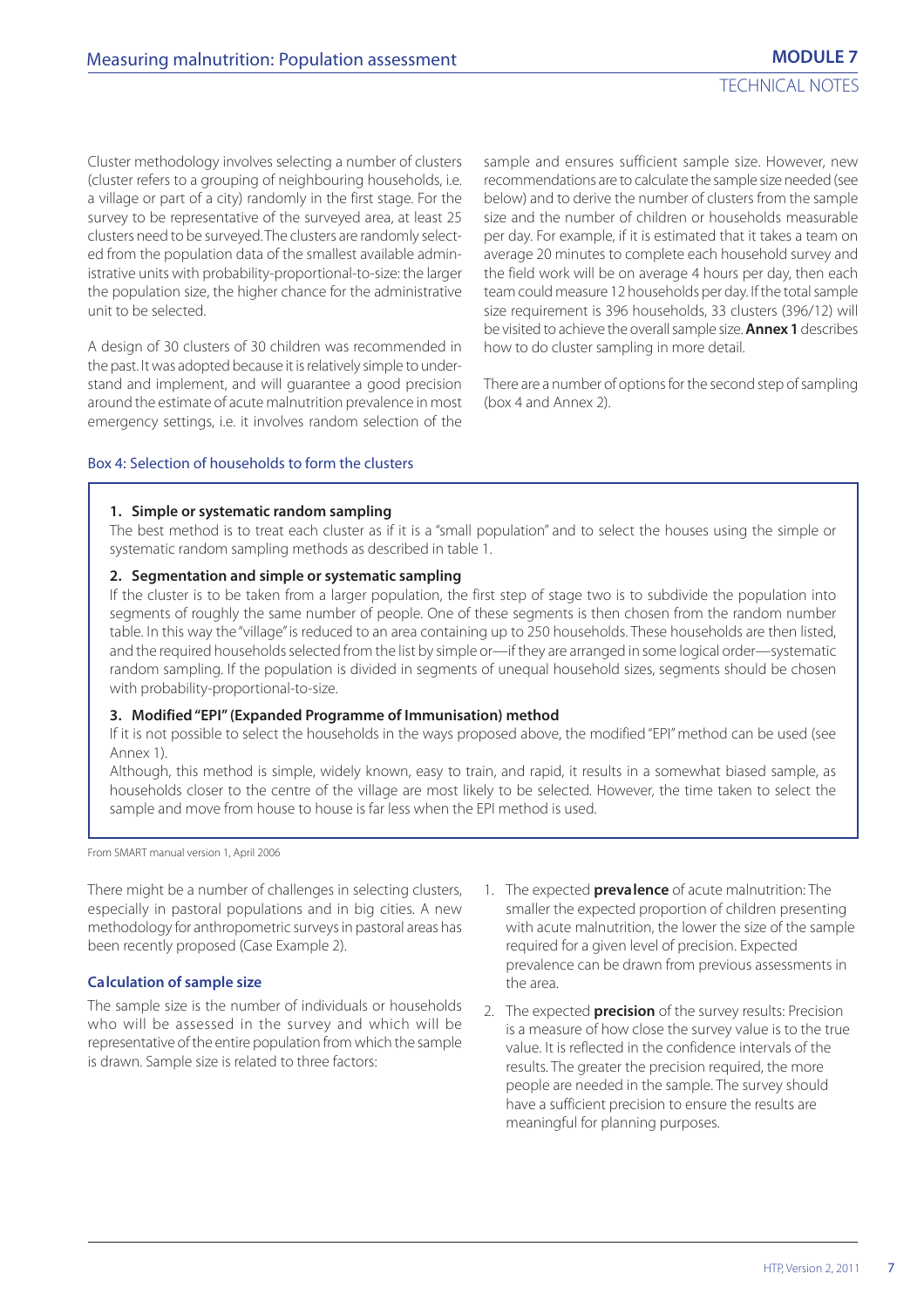TECHNICAL NOTES

#### Case example 2: Specific method for anthropometric nutrition surveys in pastoral areas

There are specific problems of sampling pastoral populations as they often represent mobile, scattered populations where detailed population data is lacking.

A new method for estimating prevalence of acute malnutrition in pastoral areas has been developed. There are two phases to the assessment: qualitative and quantitative. During the qualitative phase, the sampling frame of pastoralist troupes is constructed using information gathered locally from key informants in the pastoralist community. This information is managed using an organogram (organisational chart). During the quantitative phase, the selected communities are located and surveyed and the data analysed. The nutrition assessment is carried out by measuring all eligible children in the sampled troupes. Data can be computerised using specially designed software.

This method was tested in Mali and the authors concluded that the method is practical for use in pastoral populations, is valid and is simple to apply. The quantitative data collection and data entry should present no difficulties for staff that are already familiar with cluster surveys. Many staff will be unfamiliar with collecting and analysing qualitative data and will require some training in the methods and experienced staff may be needed during the early stages. The delay between qualitative data and quantitative data collection needs to be as short as possible because seasonal changes and other movements of people affect the validity of the qualitative data. Further testing is necessary, especially in different pastoralist settings.

Mayer AM, Myatt M. The pastoralist survey method guidelines- Nutrition and Pastoralism project

For Action Contre La Faim – International Network- November 2008- Draft 4; Mayer A-M, Myatt M, Ait Aissa M and Salse N (2009) New method for assessing acute malnutrition in nomadic pastoralist populations. Field Exchange 35

3. The **design effect**, which is only applicable in cluster surveys, reflects the extent to which the variable being measured (acute malnutrition) is spread in the population. Malnutrition, for example, may be geographically clustered because the determinants of malnutrition are likely to affect individuals living in the same area. The latest evidence suggests a design effect of about 1.5 for acute malnutrition; in areas with previously documented higher design effects this may be adjusted accordingly. This means that the sample size for a nutrition cluster survey must be increased about 1.5 times compared to the sample size needed for a simple or systematic random survey.

A common misunderstanding is that the size of the sample needed for a ùgoodû nutrition survey is dependent on the population size. In fact, the sample size makes little difference except in populations of fewer than 5,000. The only factors that affect the sample size are those described above. This means that bigger samples are not needed for bigger populations.

The sample size can be calculated by hand by following a particular formula. See **Annex 3**. Alternatively the computer software programmes that can be used for analysing nutrition surveys also include programmes for calculating sample sizes (see **Data analysis** chapter below).

New methods for interpreting results of nutrition surveys have recently been proposed. They are based on comparison of prevalence found in the survey to a given threshold. This has implications on the sample size required (Challenge 1).

For children's anthropometry, the number of children required for the sample can be converted to a number of households, if the average number of eligible children per household is known. Even households without eligible children need to be interviewed for mortality and other information not specific to children.

#### Planning and preparation for surveys

There are a number of practical and technical issues that have to be addressed in the process of planning and preparing for a survey. These are shown in **Table 2**. It is extremely important to involve national staff from government departments and from civil society at the outset to build national capacity and to ensure the recognition of the survey findings.

It is also important to factor in seasonality as prevalence of acute malnutrition can vary quite dramatically depending on the season. For example, levels of acute malnutrition are usually higher during the ùhungryû season, just before the harvest, when food stocks are low, and which also may coincide with higher levels of infection such as malaria and diarrhoea as a result of weather patterns. The seasonal factors will also directly affect the logistical aspects of the survey in terms of road access, accommodation for field staff and the likelihood of finding the survey population.

#### **Timing**

Field data collection for nutrition surveys can take anything from a few days in camp situations to several weeks for dispersed populations in large rural areas. In addition to field work, survey preparation can take up to two weeks, and analysis and report writing one to two weeks.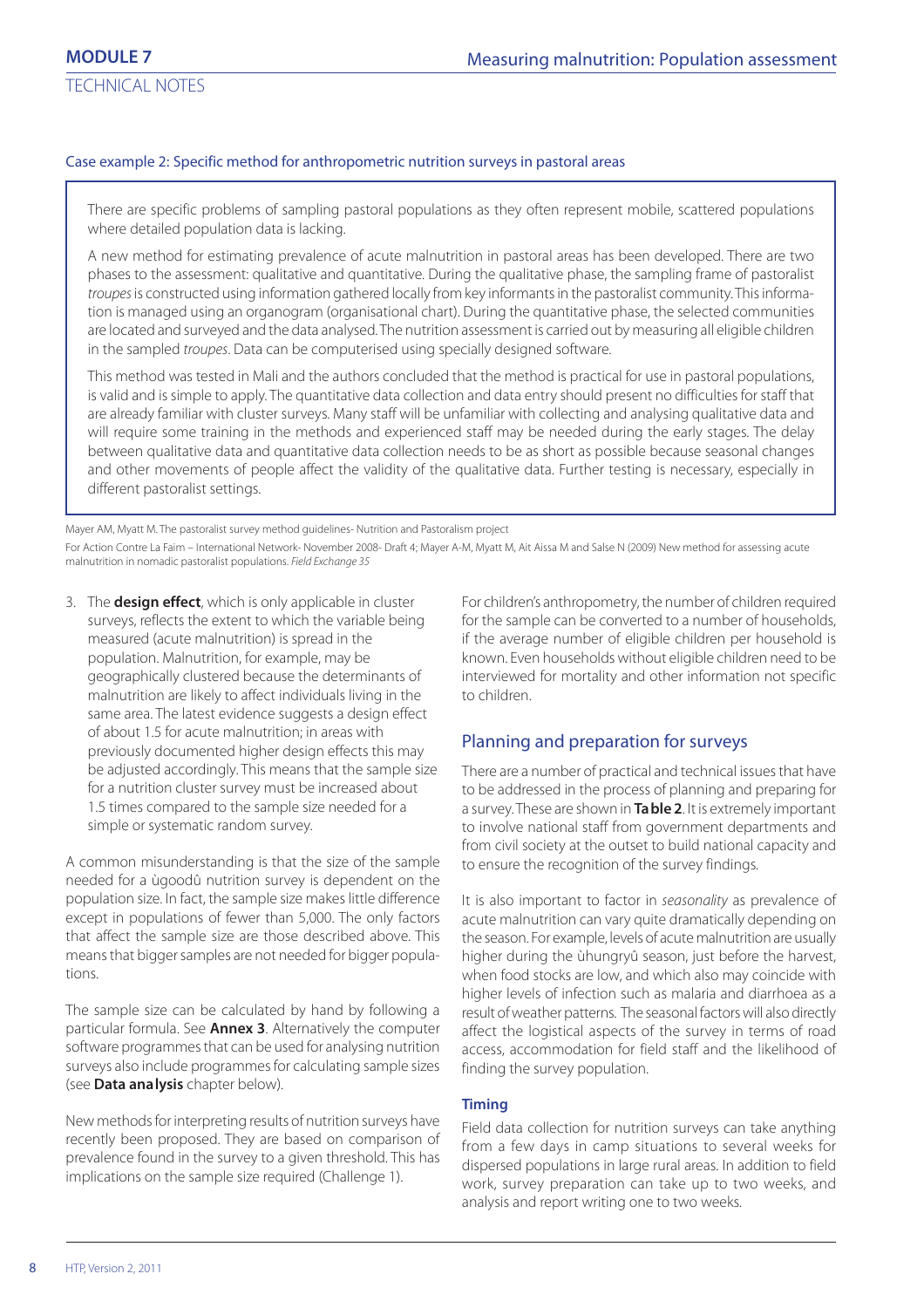#### Challenge 1: New methods for interpreting results of nutrition surveys

A new method for interpreting results of surveys has recently been proposed. It is based on the Lot Quality Assurance Sampling (LQAS). This approach aims at classifying the results of a survey above or below a given threshold (generally, 10, 15 and 20%) to assess the severity of the situation. The sample size needed is lower than when the objective of the survey is to assess the actual prevalence with sufficient precision. Cluster sampling of 33 clusters of 6 children or 67 clusters of 3 children have been proposed.

This method of interpretation has been challenged as being prone to producing false-positive results and therefore suggesting interventions when there is no need. Alternatively, interpretation using the probability of prevalence to exceed the threshold has been proposed.

Validity and field use of these new methods are still not entirely clear.

FANTA 2 (2009) Alternative sampling designs for emergency settings: a guide for survey planning, data collection and analysis; Bilukha O, Blanton C (2008) Interpreting results of cluster surveys in emergency settings: is the test the best option? Emerging Themes in Epidemiology. 5:25.

#### Table 2: Planning nutrition surveys

|           | <b>Practical and procedural issues</b>                                                         | <b>Technical issues</b>                                                                      |
|-----------|------------------------------------------------------------------------------------------------|----------------------------------------------------------------------------------------------|
|           | • Confer with the relevant local authorities and obtain<br>permission to carry out the survey. | Gather accurate population data                                                              |
| $\bullet$ | Check out the security situation. The safety of<br>fieldworkers is paramount.                  | Develop, translate, back-translate and test<br>questionnaires and/or data assessment sheets. |
| ٠         | Obtain and test equipment such as height/length<br>boards, scales, pens, clipboards, etc.      | Recruit and train fieldworkers.                                                              |
| ٠         | Organize transport, fuel and timetables for moving<br>fieldworkers from one site to another.   | Pilot all survey procedures to identify challenges.                                          |

#### **Survey teams**

Teams are usually composed of three people each. The composition of team members needs to be sensitive to the local context in terms of gender, ethnicity and language skills as well as local knowledge of the survey area. At least two people are required to do weight and height measurements and one to record the data. The latter is the team leader responsible for the quality and reliability of the data collected. The team leader can also conduct interviews if additional information is included in the survey. It is important to have team leaders who have taken part in planning the assessment and, ideally, who has previous experience with nutrition surveys.

Two to six teams can be used depending upon the time allocated to complete the survey and the size and accessibility of the area to be covered. Although it is faster with more teams, it is much more difficult to train, supervise, provide transport and equipment, and organise a large number of teams.

#### **Data collection**

Minimum information to be collected is:

- **•** Age in months from a known date of birth or based on an estimate derived from a calendar of local events
- **•** Sex
- **•** Weight in kilograms (to the nearest 100g)
- **•** Height/length in centimetres (to the nearest millimetre)
- **•** Presence or absence of bilateral oedema

MUAC is also often collected. Further details on how to collect this information are given in Module 6. Additional data collected will depend on the objectives (e.g. vaccination coverage, micronutrient supplementation or deficiencies) and the age group(s) to be surveyed.

Data collection forms should be simple to understand and use. An example can be found in **Annex 4**. In many cases, the data collection forms and questionnaires will have to be translated into the local language. To avoid misunderstanding, it is essential to use one translator to translate into the local language and a second translator to translate back from the local language.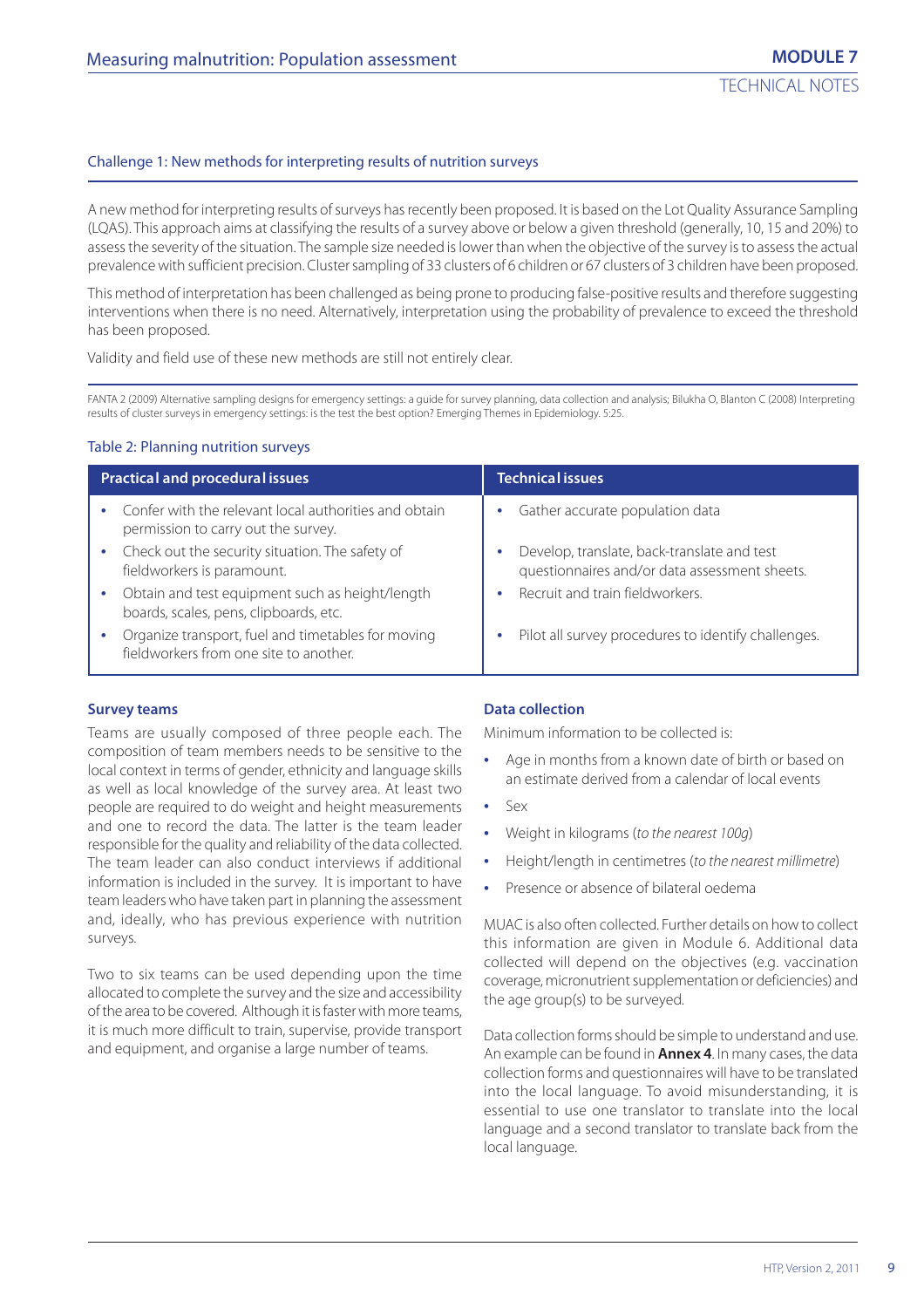#### **Data which can be collected in addition to anthropometry in surveys**

It can be attractive to collect additional information about the determinants of malnutrition together with an anthropometric nutrition survey.

However, it is inadvisable to attempt to obtain all this additional information via a nutrition survey. Firstly, in many settings, this information will already be available or will be collected as part of assessments done by other sectors (including food security and health) (Challenge 2). Each additional piece of data that is collected as part of a nutrition survey will prolong the training and the survey itself, complicate the analysis and potentially degrade the accuracy of the data.

Secondly, the sample size and the population to be surveyed will likely be different for the different information. For example, the number of households to be surveyed might be different for infant and young children feeding practices surveys than for anthropometric surveys. For assessing infant and young child feeding practices, the targeted group will be preferentially mothers of children under two years and not mothers of children 6-59 months. Moreover, some information collected in isolation will not be very informative. For example, it will be difficult to interpret data on the number of meals consumed by families if there is no information on the pattern in a "normal" situation.

#### Challenge 2: Which additional data to collect during an anthropometric survey

The decision to collect additional information during a nutrition survey should be clearly stated and justified in the objectives and have a realistic prospect of leading to a meaningful intervention. Consideration has to be given to whether the information is available from secondary sources, could be collected more efficiently in other ways (e.g. secondary data collection from health clinics, sentinel sites or a surveillance system), or whether it would be better to conduct a separate assessment to collect the supplementary information. If additional information is to be included in the survey it should be quickly and reliably obtainable during a short visit to the household.

Nevertheless, some limited additional information can be coupled with an anthropometric survey. Measles vaccination coverage is often asked as part of an anthropometric nutrition survey as it is relatively easy to collect and can lead to clear recommendations. Data on the health status of the person being measured is also sometimes collected by asking about illness during the previous two weeks. However, the quality of the response is questionable and there might be suspicion that both the lack of standardisation of questionnaires and the difficulty for the households to diagnose the illness might lead to poor data. Mortality surveys are often coupled with nutrition surveys when no data on mortality is available.

# Training and field data collection

The training usually takes at least two or three days and should include the following topics:

- **•** A clear explanation of the objectives of the survey
- **•** A discussion of the ethical considerations (including importance of getting consent from families)
- **•** An explanation of the sampling method
- **•** A standardisation test of anthropometric measurements to evaluate the strengths and weaknesses of each surveyor and select the best measurers
- **•** Practice on estimating age with the local events calendar
- **•** An explanation of any additional data that needs to be obtained
- **•** A pilot field-testing of the questionnaire and procedures

There should be regular supervision of survey teams by the supervisor or coordinator throughout the survey. In particular, teams usually need the most support from the supervisor or coordinator at the early stages of the survey as many of the procedures are new, as well as at the end of the survey as team members tire and make more mistakes. In addition, whenever feasible, there should be a daily 'wrap up' session with all the teams to discuss any problems that have arisen during the day.

It is advisable to inform the population in advance that a survey will take place and ask people to stay home. This will diminish the risk of bias where a high number of families are absent when the survey is conducted. Once the team is in the area to be surveyed, local authorities must be informed of the survey. The sampling principle should be explained and it should be made clear that the survey will not necessarily lead to humanitarian assistance in this area. When arriving in a household, permission for measuring the children should be sought from an adult caretaker. Again, it should be explained to the family that the survey will not automatically lead to humanitarian assistance.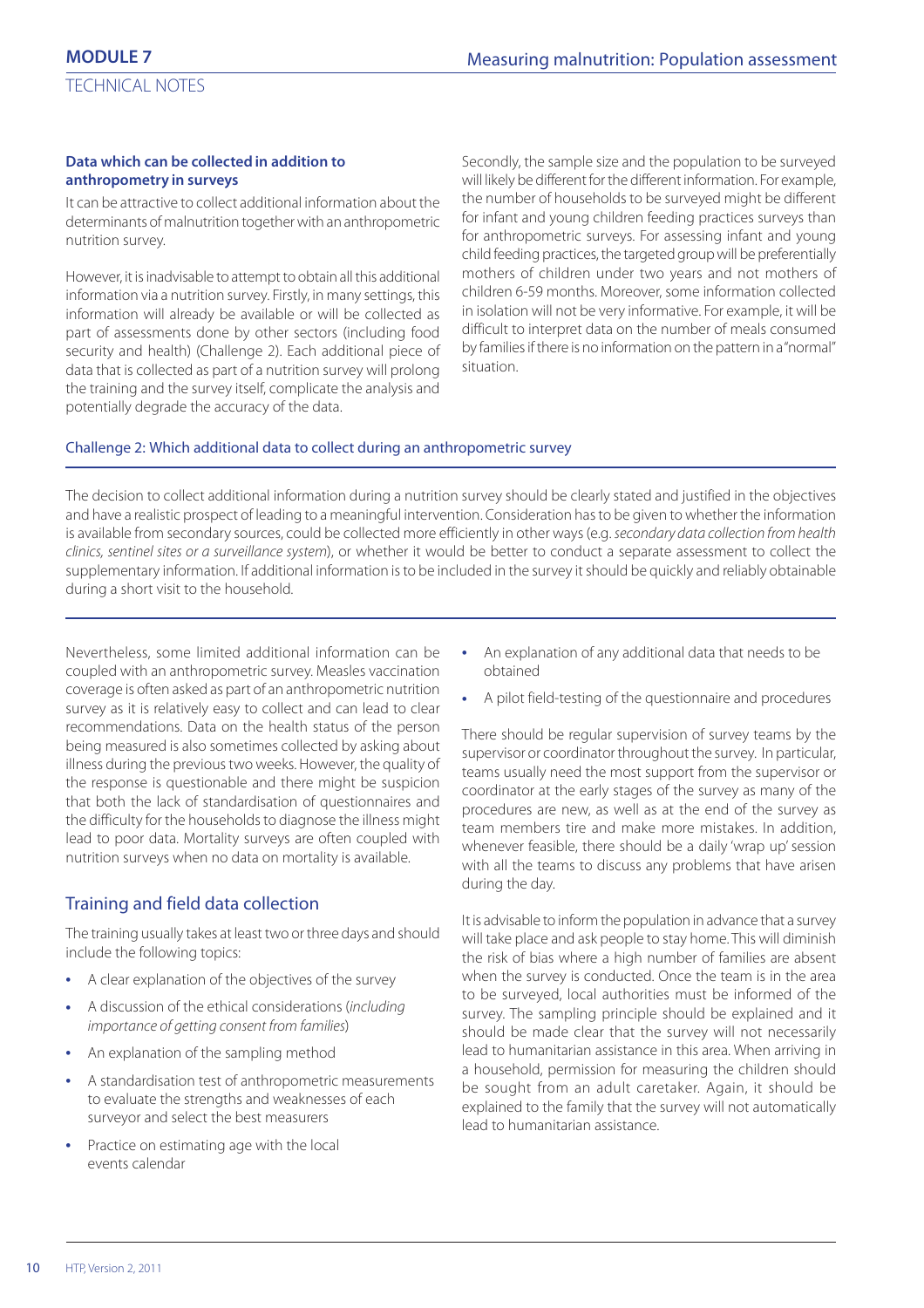#### Data analysis

Analysis of anthropometric data can either be done by hand or using freely-available software, including Emergency Nutrition Assessment (ENA) for Standardised Monitoring and Assessment of Relief and Transitions (SMART), Epi Info combined with ENA hybrid or WHO Anthro.<sup>4</sup>

International guidelines (The Sphere Handbook, 2010) stipulate that where anthropometric surveys are conducted among children 6 months to 59 months, they should report primarily weight-for-height index in Z-score according to WHO standards. Weight-for-Height in Z-score according to NCHS reference may also be reported in addition to allow comparison with past surveys. Wasting and severe wasting measured by MUAC should be included.

For adult malnutrition the prevalence of the Body Mass Index (BMI) and corresponding cut-offs can be calculated using EpiInfo or other statistical programmes. The same is true for MUAC. See Module 6 for a detailed explanation of nutritional indices.

Before starting the analysis, the data needs to be prepared and ùcleanedû. Some of the information collected will probably be incorrect due to errors in measurement and recording. The objective of ùcleaningû is to remove any false or improbable data and to check where there are missing data. For example, outliers of height, weight and anthropometric indices will be excluded from final analysis. ENA also includes a battery of tests for assessing the overall quality of the data, such as age heaping and digit preference for weight and height (box 5).

#### Box 5: Plausibility checks in ENA Software

Measurement bias occurs when the team has not been adequately trained or supervised or

when the measuring equipment is faulty. There are several useful methods to check the quality of the anthropometric data collected during a nutrition assessment and after the data has been collected:

1- **The distribution of the final decimal for height and weight**. This will tell you if the team members are rounding weights and height to the nearest kilogram or centimeter, respectively. This phenomenon is called "digit preference." ENA examines the data for digit preference. Furthermore, it examines the digit preference for each of the teams. There may be one team that is "cutting corners" or has been improperly trained or supervised.

2- **The standard deviation of the z-scores for Weight-For-Height (WFH)** should be examined. This can tell you if there is substantial random error in the measurements. If the standard deviation is high (over 1.2), it is likely that there are a lot of extreme values.

3- There are other statistical measures that are computed on the data and for each team's results to assess the extent to which the survey results are valid.

From SMART manual version 1, April 2006

#### Presenting and interpreting results

Anthropometric nutrition survey results are usually presented in a standard way. ENA software provides the results in a standardized reporting form.

#### **Age and sex distributions**

The age and sex distribution of the population is frequently analysed to check that there was no bias in the survey sampling. The sex ratio (number of male divided by number of female) should be around 1. A low proportion of children in some age groups could indicate either a problem with the survey method or high age-related mortality. The prevalence of acute malnutrition is generally expected to be higher in the 6 month to 36 month age group.

<sup>4</sup> For download, see www.cdc.gov/epiinfo; http://www.smartmethodology.org/; http://www.who.int/childgrowth/software/en/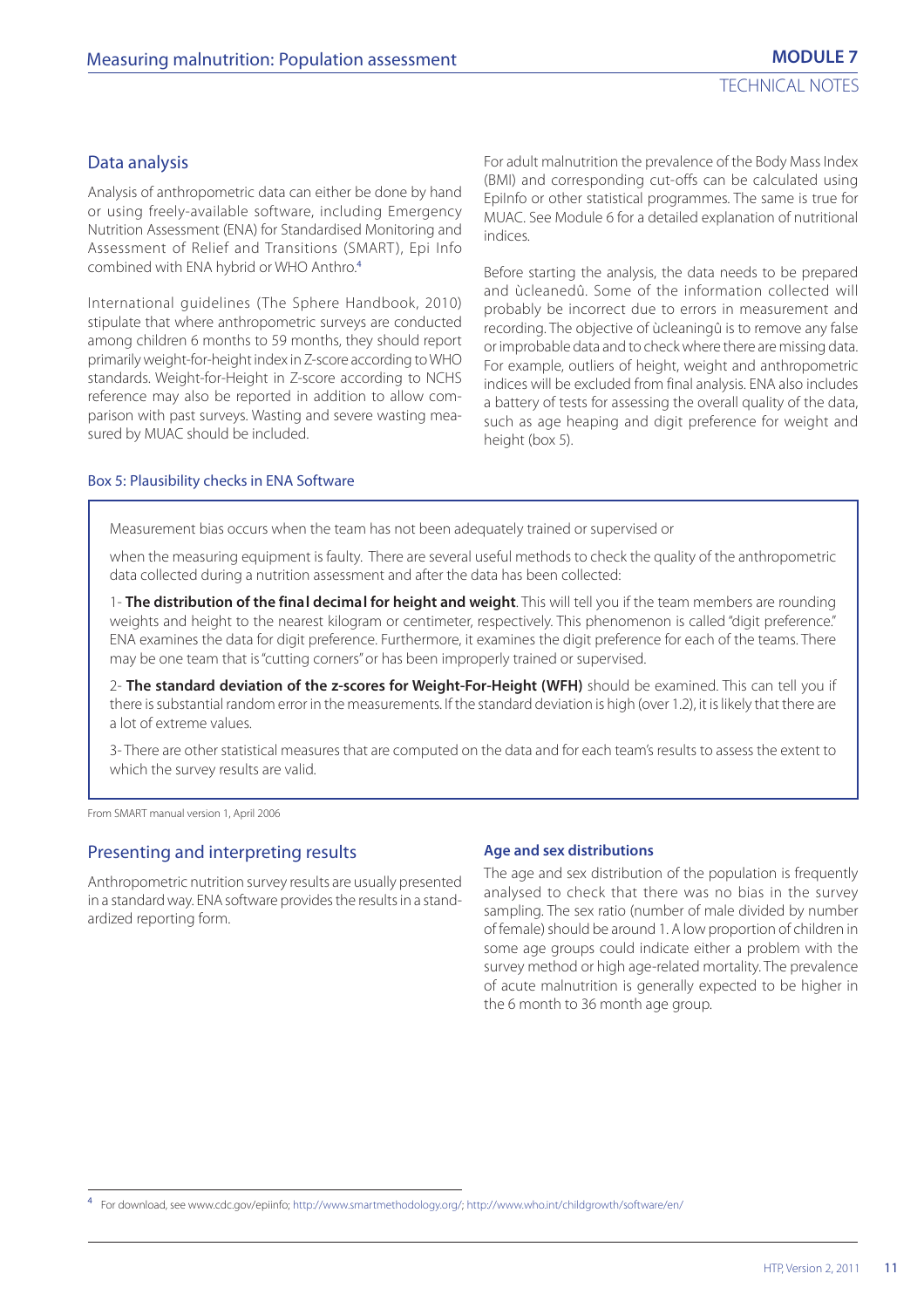#### **Prevalence and Confidence Intervals**

The prevalence of acute malnutrition in the sample measured represents an estimate of the overall prevalence of acute malnutrition in the population at a given point in time. The 'precision' of the estimate is measured by a statistical term known as the confidence interval (CI). This reflects the error introduced by the sampling method and the sample size. Confidence intervals are usually associated with a probability of 95 per cent, which is equivalent to saying that if the survey is done 100 times the true population value of acute malnutrition will be within the range of the confidence interval 95 times out of 100. A true difference between two percentages can be assumed where CIs do not overlap. When the CIs overlap slightly, there may still be a significant difference between the two estimates, but this needs to be statistically tested. Centers for Disease Control and Prevention (CDC) developed a simple calculator to test the difference between two survey estimates<sup>5</sup>. The percentage of oedematous children should be recorded separately within the report, as well as being included in the overall percentage of acute malnutrition.

**Table 3** illustrates a table of results from nutrition surveys conducted in Pakistan in December 2005. The minimum information that should be presented is shown. In this example, it is possible to conclude that the prevalence of acute malnutrition is higher among residents of Mansehra district compared to IDPs from Muzaffarabad district as the CI ranges do not overlap. However, there is an overlap in the CI ranges for all other groups.

| <b>Survey Area</b>                                        | Muzaffar-abad<br>district IDP camps         | Muzaffar-abad<br>district                   | <b>Mansehra district</b><br><b>IDP</b> camps | <b>Mansehra district</b>                |
|-----------------------------------------------------------|---------------------------------------------|---------------------------------------------|----------------------------------------------|-----------------------------------------|
| Date                                                      | Dec. 2005                                   | Dec. 2005                                   | Dec. 2005                                    | Dec. 2005                               |
| Population                                                | Displaced                                   | Residents                                   | Displaced                                    | <b>Residents</b>                        |
| Survey conducted by                                       | UNICEF/WFP/<br>WHO/MOH                      | UNICEF/WFP/<br>WHO/MOH                      | UNICEF/WFP/<br>WHO/MOH                       | UNICEF/WFP/<br>WHO/MOH                  |
| Global acute<br>malnutrition %<br>(95% CI)                | $4.2(1.9-6.5)$                              | $5.7(3.8-7.5)$                              | $6.0(3.9-8.0)$                               | $10.5(6.7-14.3)$                        |
| Severe acute<br>malnutrition %<br>$(95%$ CI)              | $1.2(0.0-2.3)$                              | $2.5(1.1-4.0)$                              | $3.2(1.5-5.0)$                               | $4.7(2.5-6.8)$                          |
| Oedema                                                    | 1.0                                         | 2.5                                         | 1.7                                          | 2.6                                     |
| Measles<br>immunization<br>coverage %<br>(proved by card) | 77.0                                        | 64.3                                        | 46.5                                         | 37.4                                    |
| Women's<br>anthropometric<br>status                       | $BMI < 16.0: 2.7\%$<br>$BMI < 18.5: 16.1\%$ | $BMI < 16.0: 1.5\%$<br>$BMI < 18.5: 15.5\%$ | $BMI < 16.0: 1.0\%$<br>$BMI < 18.5: 17.4\%$  | $BM < 16.0: 2.3\%$<br>BMI < 18.5: 14.8% |
| Crude mortality<br>$((/10,000/\text{day})$<br>(95% CI)    | $0.2(0.06 - 0.47)$                          | $0.44(0.21-0.8)$                            | $0.2(0.0-0.4)$                               | $0.1(0.0-0.3)$                          |

#### Table 3: Presentation of anthropometric data

Source: United Nations Standing Committee on Nutrition. (May 2006). Nutrition Information in Crisis Situations Report Number IX. SCN.

<sup>5</sup> Available at http://www.cdc.gov/nceh/ierh/ResearchandSurvey/calculators.ht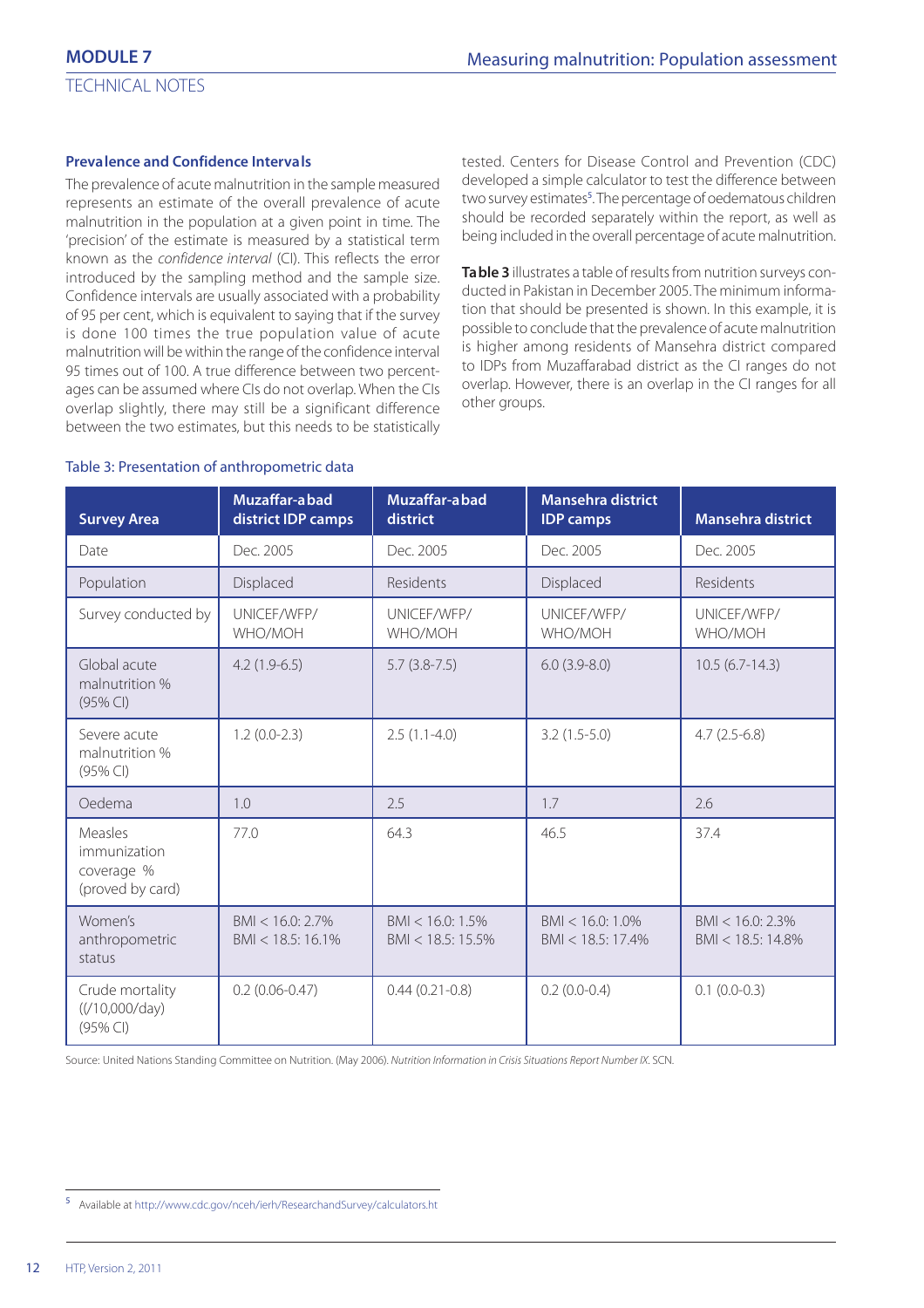#### **Seasonality and trend data**

The prevalence of acute malnutrition should be interpreted in relation to what is expected for that time of the year (season). This will confirm whether the prevalence is unusually severe for that time period. In many parts of the world prevalence of acute malnutrition increases in the hunger period before the main harvest also often corresponding to the rainy season when there is increased incidence of disease. It can be useful to conduct surveys in hunger gap and post-harvest periods to document seasonal variations. Analysis of trends can be done by comparing results of the current survey to results of previous surveys conducted in the same area and taking into account the season when the surveys were done.

malnutrition levels are very context-dependent and whereas in one context a prevalence of 15 per cent may lead to immediate emergency action, in other contexts it is considered 'normal'. Module 1 discusses classification systems and thresholds in detail. **Table 4** presents the thresholds set by the United Nations for child acute malnutrition prevalence. There are no thresholds set for adult malnutrition. The rationale behind these thresholds is not clear. Moreover, they were determined with the NCHS reference and it is unclear whether they remain applicable with the World Health Organisation (WHO) standards.<sup>6</sup>

For those interested in comparing survey estimates to the thresholds CDC has developed a simple calculator that provides a probability of the true population value exceeding a given threshold based on observed survey results<sup>7</sup>. .

#### **Thresholds**

Currently, there are no universally agreed thresholds that indicate the severity of a nutritional situation. Rather, acute

#### Table 4: United Nations thresholds for acute malnutrition

| Interpretation | Prevalence of global acute<br>malnutrition (< 80% below<br>median/or $<$ - 2 Z scores) | Mean weight-for-height Z score |
|----------------|----------------------------------------------------------------------------------------|--------------------------------|
| Acceptable     | $< 5\%$                                                                                | $> -0.4$                       |
| Poor           | $5 - 9%$                                                                               | $-0.4$ to $-0.69$              |
| Serious        | $10 - 14%$                                                                             | $-0.7$ to $-0.99$              |
| Critical       | >15%                                                                                   | $<-1.00$                       |

Source: The Management of Nutrition in Major Emergencies 2000 (IFRC, UNHCR, WFP, WHO)

#### Report preparation and dissemination

The findings of a nutrition survey should be written up and disseminated as soon as possible after completion of the survey. Reports should be as clear as possible and always include a summary of one to two pages with key findings and recommendations. The summary can be turned into a separate fact sheet. It is useful to do a verbal presentation of the results to help get the message across quickly and accurately as many people will not have the time to read through whole reports. See **Annex 5 and 6**.

Interpretation of the results, which leads to clear recommendations, is advisable. This will require interpretation of anthropometric surveys in line with contextual factors (see below). **Box 6** illustrates how to ensure that recommendations are clear.

Survey reports should also be sent to global initiatives that collate nutrition survey results, including Complex Emergency Database (CE-DAT) and United Nations System Standing Committee on Nutrition (SCN) Nutrition Information in Crisis Situations (NICS).<sup>8</sup>

#### Follow-up surveys

In many cases follow-up surveys will be needed to assess whether the situation is improving, remaining the same or deteriorating. Repeat surveys among the same population should be carried out at the same time of the year to take account of seasonal differences.

<sup>6</sup> Young H and Jaspars S (2009) Review of the nutrition and mortality indicators for the integrated food security phase classification (IPC). Reference level and decision making.

<sup>7</sup> Available at http://www.cdc.gov/nceh/ierh/ResearchandSurvey/calculators.htm

<sup>8</sup> http://www.unscn.org/; http://www.cedat.be/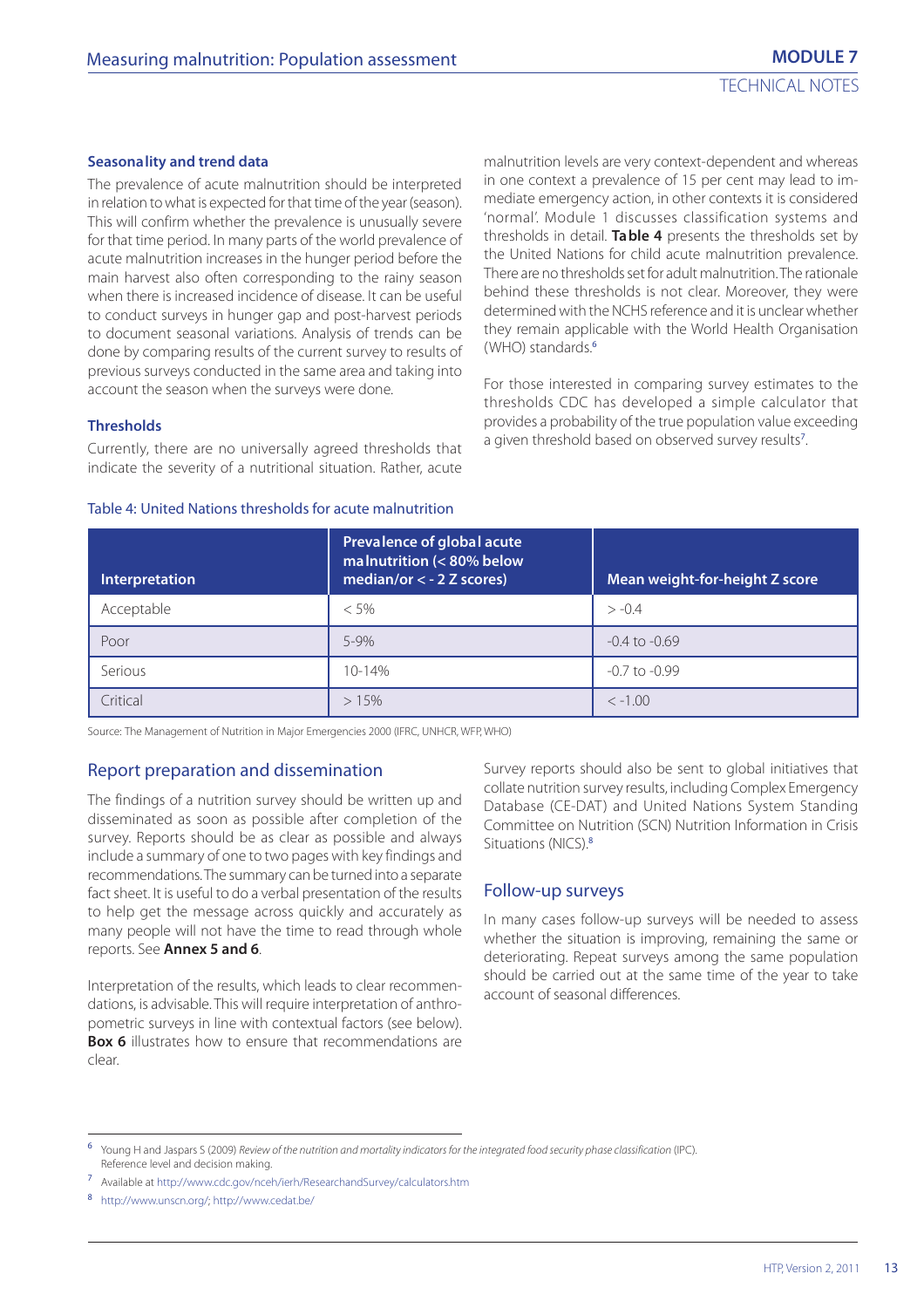#### Box 6: Report recommendations

There is no fixed blueprint for interventions in nutrition emergencies, it is useful to consider the following:

- **•** severity of the situation (including an understanding of malnutrition, mortality and the major acute determinants of malnutrition and whether the situation is going to get better or worse), which dictates the urgency of the required response
- **•** sub-groups of the population that are at greatest nutritional risk
- **•** chronic determinants of malnutrition that need to be addressed
- **•** community's recommendations and understanding of their existing levels of capacity
- **•** feasibility of possible responses

Nutrition Survey Recommendations need to:

- **•** be based on need and prioritized
- **•** be linked to assessment findings
- **•** be based on Sphere standards
- **•** be time specific and feasible
- **•** be built on existing capacity and community recommendations
- **•** promote coordination and avoid duplication

All agencies undertaking nutrition surveys must send their results to the government, or the UN agency responsible for emergency nutrition interventions, so that they can build up a central database of information on the prevalence of acute malnutrition in different parts of the country.

Based on: Save the Children United Kingdom 2004. (YEAR). Emergency Nutrition Assessment. Guidelines for Fieldworkers. Chapter 3: Presenting the Report.

# **Putting results of anthropometric surveys into context: assessing and analysing the overall nutrition situation**

Anthropometric data can only provide information on the level of malnutrition. Non-anthropometric data has to be collated to interpret the level of acute malnutrition and to understand the overall humanitarian situation as well as to determine adequate response. **Annex 7** provides a checklist of questions to consider as part of an overall assessment of the nutrition situation.

This information will help in identifying the factors likely to be associated with malnutrition in a specific context and in designing appropriate interventions and emergency responses. The conceptual framework on the determinants of malnutrition (immediate, underlying and basic)<sup>9</sup> is illustrated in Module 5.

The conceptual framework illustrates that while immediate determinants include inadequate dietary intake and disease, there are interrelated underlying determinants:

- **•** insufficient access to food (household food insecurity)
- **•** inadequate maternal and child caring practices
- **•** poor water and sanitation, and inadequate health services
- **•** basic determinants related to the political and social systems at a national and international level

Basic determinants reflect the resources available to a population (human, structural and financial), whereas the political ideology determines how these resources are allocated. Poverty is often the overriding determinant of malnutrition. Basic determinants include macroeconomic and government policies or development strategies that exclude or marginalize a section of the population. The existence of a competent government, which is politically accountable to all sections of society, is probably the most important determinant in freedom from famine. It is important to assess the underlying determinants of malnutrition in the context of the most likely basic determinants.

<sup>&</sup>lt;sup>9</sup> This is also referred to as the Conceptual framework on the determinants of undernutrition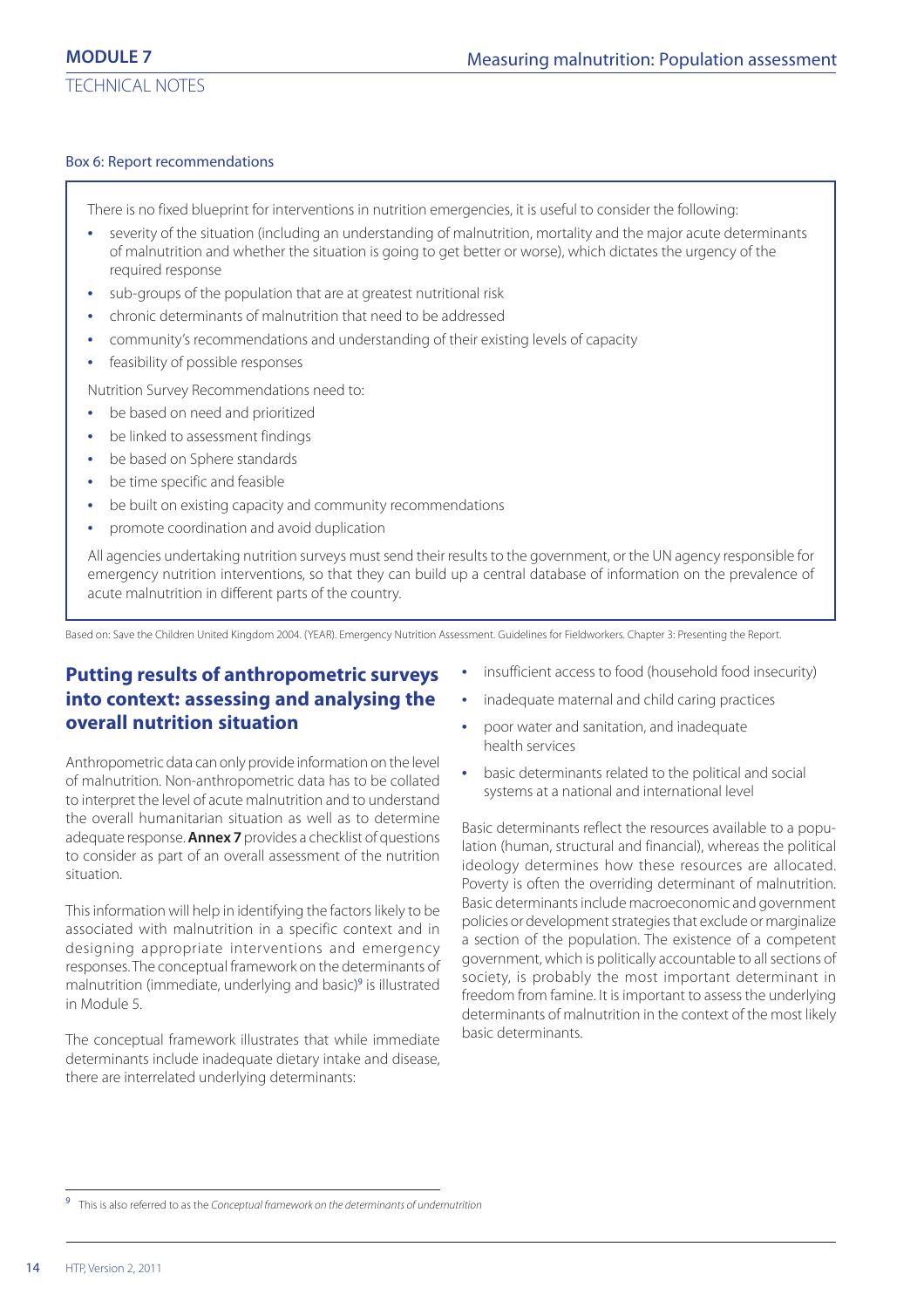#### **Lack of standardization in assessing the determinants of malnutrition**

There are no standard methods for collecting information on the determinants of malnutrition either in terms of what to collect or how to collect it. Different agencies tend to use their own data collection forms and collect different types of information. These frequently reflect the particular interest and specialization of that agency. For example, agencies that are largely concerned with delivery of food aid may concentrate heavily on household food security and focus less on health or water and sanitation. Agencies with a bias towards health may concentrate more on the health or therapeutic care needs of the community.

Furthermore, agencies tend to have their own individual methods of data collection. These may include primary data (information collected in the field for the express purpose of the survey) as well as secondary data (information that is already available and may have been collected by other agencies). It may include quantitative data (based on amounts or numbers) or qualitative data (based on qualities or opinions). Box 7 presents the most common tools used to assess the determinants of malnutrition.

#### Box 7: Common assessment tools

#### **Secondary information**

Collation of existing information from various sources such as government departments or international agencies working in the area (e.g., previous survey results, information from surveillance or early warning systems)

#### **Questionnaires**

Questionnaires of set questions that may be qualitative or quantitative; often filled in by the survey fieldworkers who take a sample of mothers (of children who are being anthropometrically measured) or household heads from the geographical area of interest

#### **Key informant interviews**

Individual interviews possibly with local leaders or government representatives varying in the degree to which they are 'formalized' (using set questions) or 'open' (encouraging informants to articulate their own opinions and concerns)

#### **Focus group interviews**

Possibly with small groups of local people such as village women or farmers; the degree to which the interviews are 'formalized' varies.

#### **Direct observations**

Observations of the environment such as sources of drinking water, sanitation systems, quality of housing, and health facilities and services

#### **Seasonal calendars**

Seasonal calendars drawn to illustrate the seasonal variation of various factors that affect nutritional status, such as disease, different sources of food and the agricultural cycle

Currently, agencies use different sources and techniques and collect very different types of non-anthropometric data. The risk of non-standardization is that assessments are not comparable and that recommendations for interventions will be based on different kinds of information. See **Challenge 3**. Despite the difficulties of non-standardization, non-anthro-pometric data should still be collected using rigorous methods.

#### **Assessing household food insecurity**

A household's ability to secure adequate food to meet the dietary needs of all members, either through its own food production or food purchases, is an essential pre-requisite for adequate nutritional intake. Food security assessment involves assessment of food availability, food access and food utilization at the household level. Emergency-affected populations often have to change the way they access and prepare food and household food security becomes compromised. Food security assessments are discussed in detail in **Module 9**. A module to assess food security in combination with an anthropometric nutrition survey is proposed by SMART.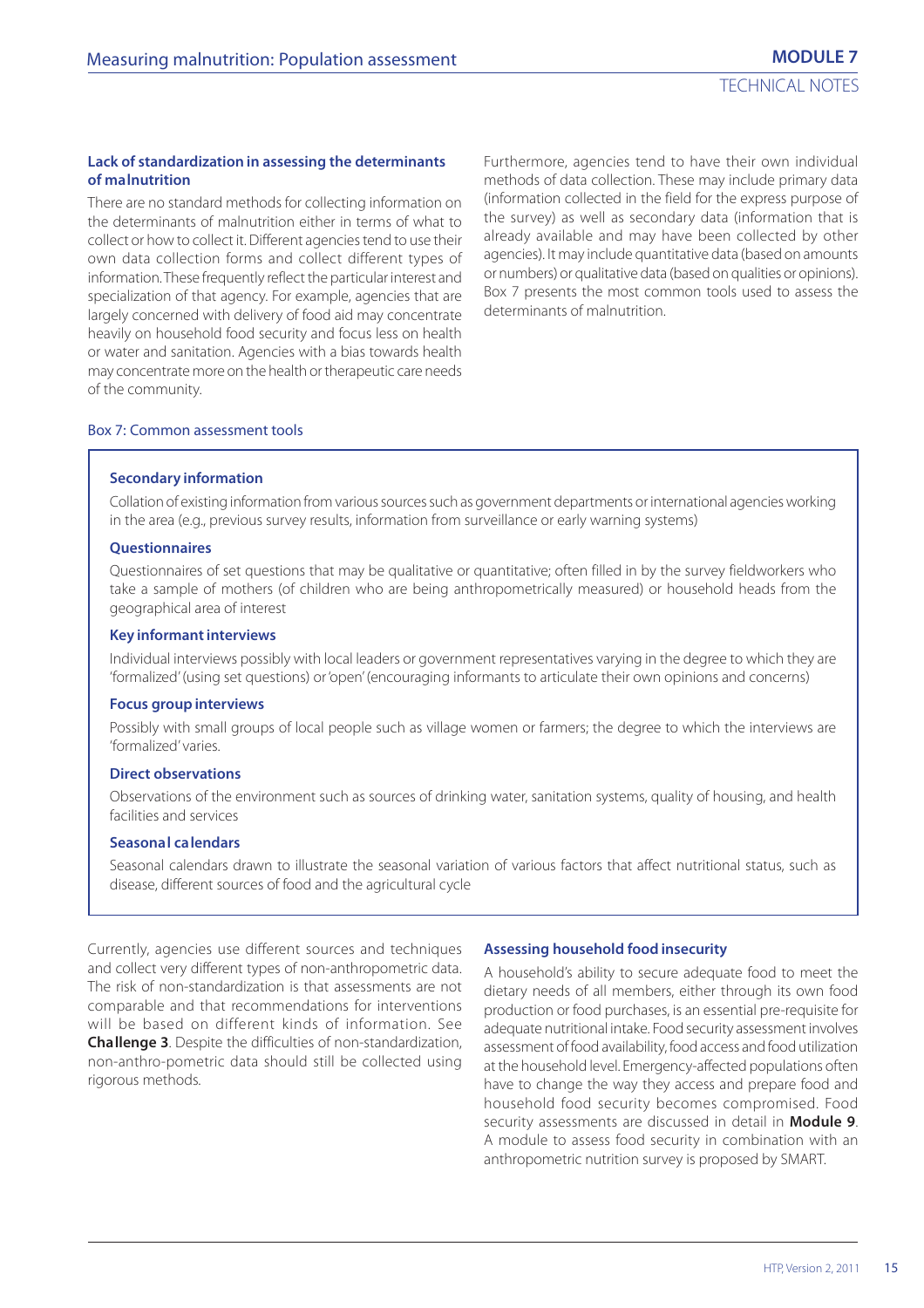#### Challenge 3: Lack of standardization in assessment of causal information on nutrition

There are no standards for the collection of information relating to the potential determinants of malnutrition in an emergency. As a result, each assessment tends to collect a unique set of non-anthropometric indicators that are specially developed for a particular context. These are usually a mixture of quantitative (numeric) and qualitative (descriptive) indicators. Furthermore, a variety of different tools are employed to collect the data, typically individual questionnaires, focus group interviews, key informant interviews and rapid appraisal techniques.

The lack of standardization means that non-anthropometric information is often patchy and can be skewed towards a particular determinant. For example, food security is often emphasized above the other underlying causal factors of health and care. This can be because food aid is easily available and so information to justify the distribution of food aid is needed. Causal information is often presented in a way that is not easily translated into appropriate interventions. For example, lists of coping strategies may not necessarily mean much without comparative data.

#### **Despite the absence of standard methodologies, rigorous methods need to be employed to collect information on all three underlying determinants in nutrition assessments. Methods should be clearly explained.**

As household food security worsens, so often does nutritional status, although this is not always the case. Sometimes households can become severely food insecure before there is any sign of malnutrition. Household food security changes seasonally and is often worse before the harvest when food prices are highest.

#### **Assessing maternal and child caring practices**

Appropriate childcare is an essential element of good nutrition and health and is often disrupted in emergency situations. The major childcare activities that influence nutritional status are feeding behaviours (breastfeeding and weaning) and hygiene practices. These, in turn are culturally determined and dependent on resources such as income, time and knowledge. Assessments should aim to identify adverse changes in caring practices such as having less time for child care because of the need to forage for wild food. A guideline for collecting and analysing data on infants and young child feeding was recently developed.<sup>10</sup>

In addition to individual caring practices, there are often changes that occur among wider social networks. Formal and informal support systems change and individuals resort to new coping mechanisms such as borrowing or illegal behaviour in order to meet their needs. Displacement or forced migration is likely to cause social disruption and assessments can provide an opportunity to identify the main manifestations of this.

#### **Assessing health and sanitation environment**

Exposure to, and therefore incidence of, infectious disease increases morbidity and can affect malnutrition and mortality rates (case example 3). Seasonal factors are crucial. For example, diarrhoea and malaria are often more prevalent during rainy seasons. Measles vaccination coverage is also essential information as measles outbreaks might have a major impact in emergencies. **Module 8** describes health assessments in detail.

#### Case example 3: Health and nutrition of Sudanese refugees in Eastern Chad: 2004

High levels of malnutrition (above 20 per cent) were found among Sudanese refugees living in four camps in Eastern Chad in 2004. Repeat surveys carried out three months later showed that although mortality rates were stabilizing, acute malnutrition rates were still high in two of the camps: northern and southern. Humanitarian aid provisions were assessed to be similar in all four camps. Further analysis concluded that unhygienic conditions in the most northern camp due to the population sleeping with their animals and slaughtering sick animals at the camp site was likely to be causing widespread disease. Similarly, in the most southern camp, there was an increase in diarrhoeal disease associated with deteriorating malnutrition prevalence among young children.

Source: United Nations Standing Committee on Nutrition, Nutrition Information in Crisis Situations, Report Number III, SCN, August 2004.

<sup>&</sup>lt;sup>10</sup> Care USA (2010) Infants and Young child feeding practices: Collecting and using data: a step by step guide.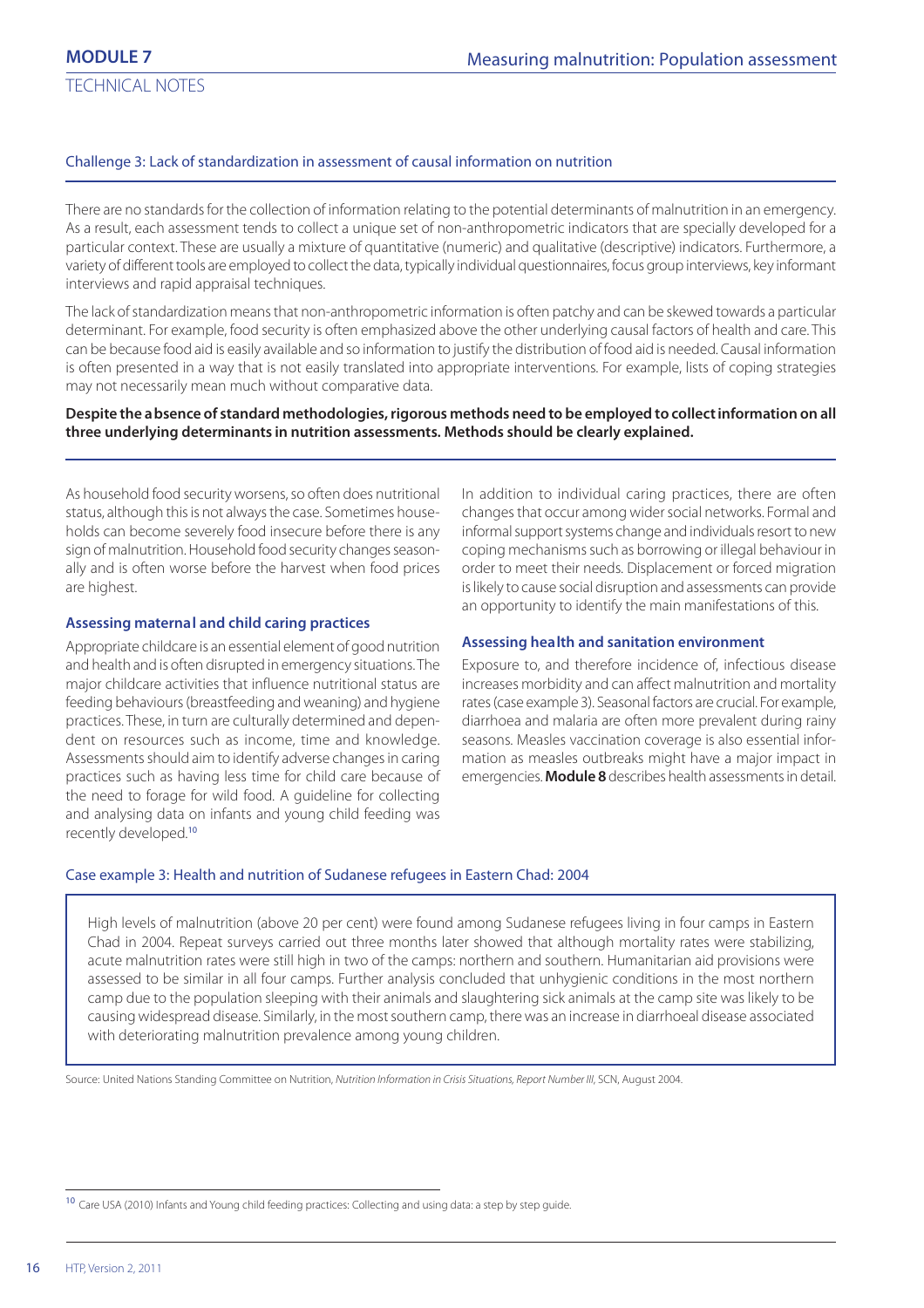#### **Assessing mortality rate**

It is essential to know about mortality rates to understand the overall humanitarian situation. Mortality rates can be collected through ongoing surveillance systems or estimated by collecting retrospective data, usually 90 days prior to the survey date. This is described in detail in **Module 8**. Methodology of mortality surveys is included in the SMART manual and mortality rates can be calculated by ENA software.

In emergencies mortality rates are expressed as number of deaths per 10,000 people per day (unlike stable contexts where they are expressed per annum). Two types of mortality are important: crude mortality rate (CMR) equivalent to all deaths and under-five mortality rate (U5MR) equivalent to the deaths of children under five years of age.

Mortality data can be extremely difficult to collect accurately as **Challenge 4** illustrates.

#### Challenge 4: Collection of mortality data in emergencies

Mortality data can be collected during emergencies through:

- **•** Official data: through consulting lists of deaths registered by local authorities, clinics, hospitals or religious authorities.
- **•** Grave counting: possible in some situations to go around counting graves, though not possible where, for example, bodies are burnt
- **•** Retrospective mortality surveys: surveys conducted to estimate the number of deaths over the previous 90 days

The problems associated with collection of mortality data include:

- **•** Lack of official data: during conflict, official statistics possibly lost or unavailable
- **•** Bias: health services or registration with official authorities inaccessible to the poorest and most vulnerable
- **•** Inaccurate population figures: where population numbers are rapidly changing due to migration
- **•** Double counting: where one death is reported more than once
- **•** Clustering of deaths: deaths very high in particular area due, for example, to aerial bombardments or other types of military action
- **•** Political pressure: pressure to either overestimate or underestimate civilian casualties and/or combatant casualties in a conflict situation

#### **Mortality data should always be analysed in relation to nutrition survey findings but should be treated with caution as it may not be accurate.**

#### **Assessing coverage of nutrition programmes**

Nutrition programme coverage could be estimated during an anthropometric nutrition survey by asking the mother if the child attends a feeding centre. The coverage will be the percentage of targeted children who attend the programme.

For blanket feeding programmes, surveys will likely provide adequate precision for coverage prevalence, as all children in the sample are eligible for the programme and can be assessed for enrolment.

For selective feeding programmes however the surveys will likely provide inadequate precision in measuring coverage. Since only a small proportion of the survey sample would be malnourished and eligible for enrolment, this sample size (only including those malnourished in the sample) would be inadequately low to estimate coverage with acceptable precision, especially for severe acute malnutrition.

Two other methods, which have a good precision, for estimating programme coverage, have been developed, especially suitable for Therapeutic Feeding Programmes (TFPs). These approaches use different kind of sampling than the ones described above: the Centric Systematic Area Sampling (CSAS) and the Lot Quality Assurance Sampling (LQAS). They have been successfully used in several countries.<sup>11</sup>

<sup>11</sup> Valid International (2006) Community-based Therapeutic Care. A field manual; Myatt & al. SQUEAC and SLEAC: low resource methods for evaluating access and coverage in selective feeding programmes. http://www.validinternational.org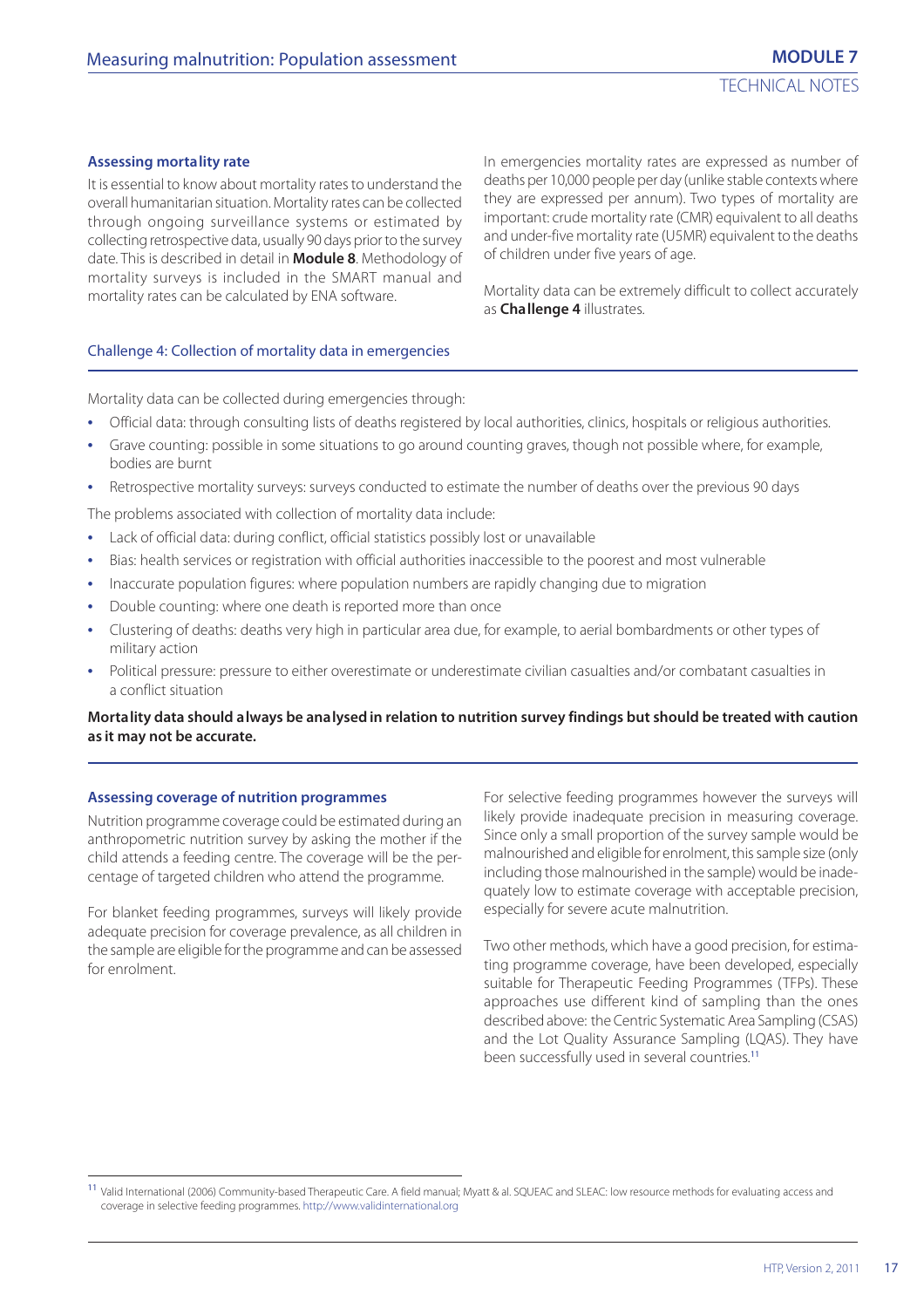# **Conclusion**

Nutrition assessments are essential to guide response during an emergency. Anthropometric nutrition surveys are frequently carried out to establish the prevalence of acute malnutrition. Additional data, such as information on food security, public health and care practices is needed to understand the overall nutrition and humanitarian situation.

There are well-established techniques for conducting anthropometric nutrition surveys and a large number of guidelines are available but their implementation still needs careful preparedness, training and supervision.

There are some technical challenges to current practice, however. For example, methods for comparing prevalence of malnutrition to thresholds are being tested, while the collection of non-anthropometric data remains non-standardised.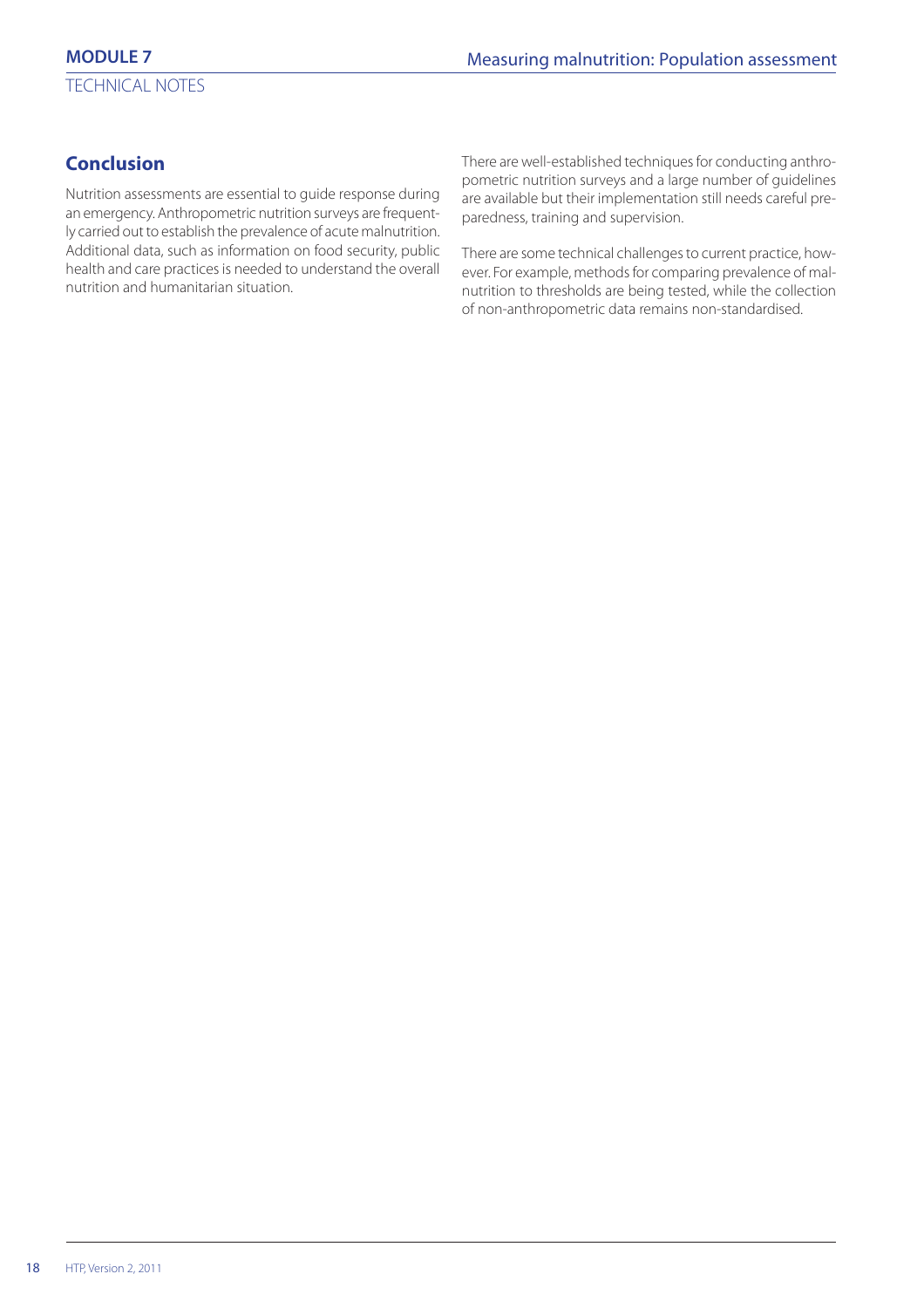# **Annex 1: Two-stage cluster sampling methodology**

In this example, the sample size required is 600 children. It was estimated that 20 children could be surveyed by day and therefore that 30 clusters needed to be selected.<sup>12</sup>

#### Step 1: Selection of the clusters

- 1. Identify the population to be surveyed (e.g., population of a refugee camp or drought stricken area).
- 2. Divide the population into the lowest existing or natural groupings (e.g., villages, districts or camp sections).
- 3. Estimate the population in each village, district or camp section (use census data if available).
- 4. Make a table with six columns (see **Box** below).
	- **•** Column 1 should include the name of each locality (village, district or camp section) in any order.
	- **•** Column 2 should contain the estimated total population of each locality.
	- **•** Column 3 should contain the estimated population of the children in each locality.
	- **•** Column 4 should contain the cumulative population of the children (obtained by adding the population of each locality to the combined population figure of the preceding localities).
	- **•** Column 5 should contain the attributed numbers for each unit the range of the cumulative population for each unit.

| Geographical<br>unit | <b>Estimated</b><br>total<br>population | <b>Estimated</b><br>children<br>6-59 months | <b>Cumulative</b><br>population<br>6-59 months | <b>Attributed</b><br>numbers | <b>Location of</b><br><b>clusters</b> |
|----------------------|-----------------------------------------|---------------------------------------------|------------------------------------------------|------------------------------|---------------------------------------|
| Locality 1           | 2,500                                   | 500                                         | 500                                            | $1 - 500$                    |                                       |
| Locality 2           | 1,000                                   | 200                                         | 700                                            | 501-700                      | $\overline{2}$                        |
| Locality 3           | 800                                     | 160                                         | 860                                            | 701-860                      | $\mathcal{O}$                         |
| Locality 4           | 3,250                                   | 650                                         | 1,510                                          | 861-1,510                    | 3, 4                                  |
| EtC                  | $\cdots$                                | $\cdots$                                    | $\cdots$                                       | .                            | $\cdots$                              |
|                      |                                         |                                             |                                                |                              |                                       |
| <b>Total</b>         | 50,000                                  | 10,000                                      |                                                |                              | 30                                    |

- 5. Calculate the 'sampling interval'. This is obtained by dividing the total 6 to 59 months population by the desired number of clusters, which is 30 in this example. The sampling interval is therefore  $10,000/30 = 333$ .
- 6. Determine the location of the first cluster. Its location is randomly chosen by selecting a number within the first sampling interval (1 to 333 in this example). The number can be randomly selected using a random number table. Let us assume that 256 is the starting point. This number places the first cluster in 'Locality 1' in the example because it has the attributed numbers 1 to 500.
- 7. Select the other clusters. Add the sampling interval sequentially to the starting number until 30 numbers are chosen. Each number chosen represents the population of a geographic unit. In this example, the first cluster is at 256 (Locality 1), the second cluster at  $256 + 333 = 589$  (Locality 2), the third cluster is at  $589 + 333 = 922$  (Locality 4), the fourth cluster is at 922 + 333 = 1,255 (Locality 4), etc. A large geographical unit may appear twice - two clusters are drawn in Locality 4 in the example. In the same way, a small geographical unit (smaller than the sampling interval) may not be selected – Locality 3 in the example.

<sup>&</sup>lt;sup>12</sup> ENA and ENA for epi-info software can do the selection automatically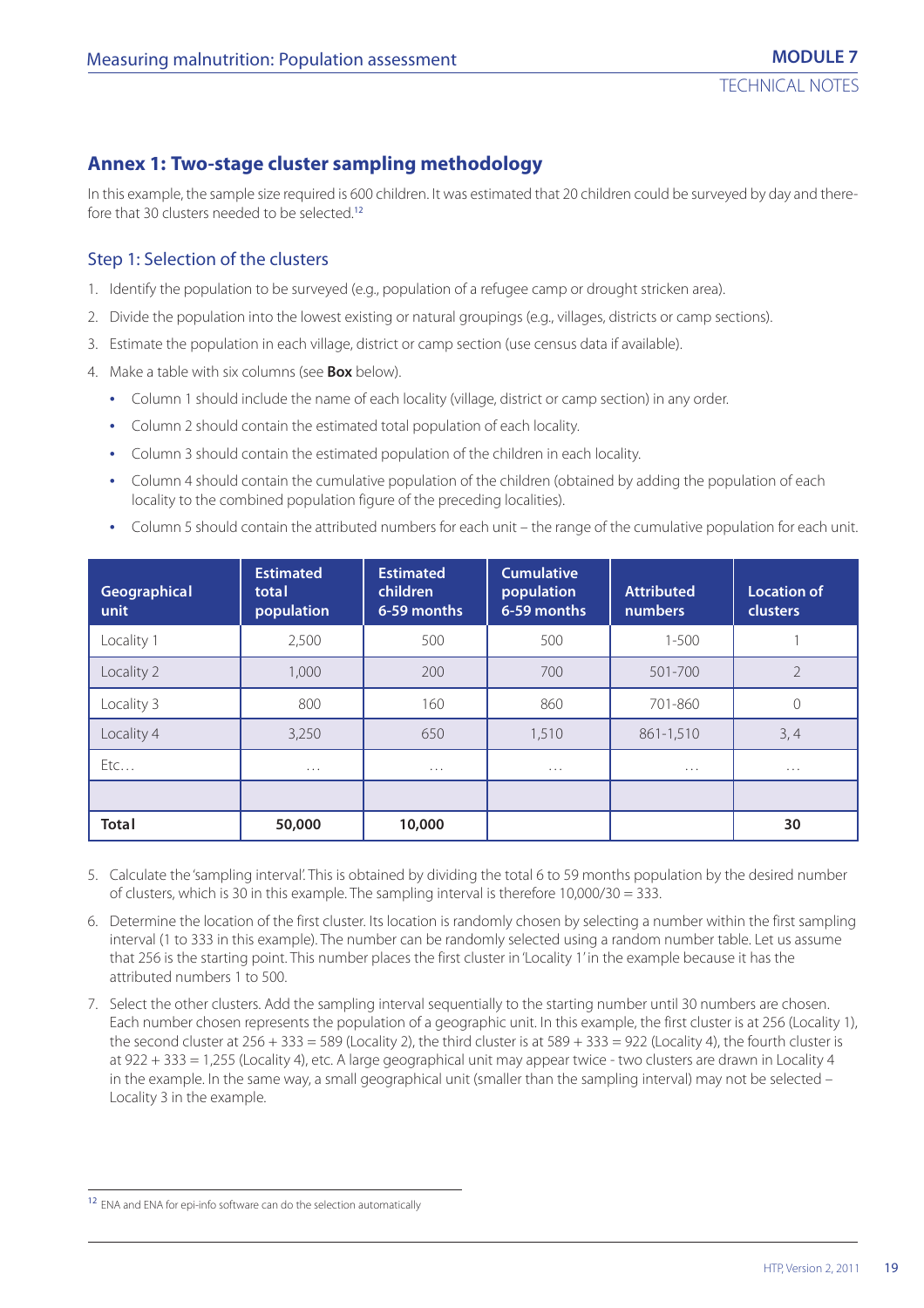## Step 2: Selection of the 20 children in each of the 30 clusters<sup>13</sup>

In this example it was assumed that there was an estimated 1.5 eligible children per household, meaning that 14 households (20/1.5 = 13.3, rounded up to 14) needed to be surveyed per cluster.

#### **Random or systematic sampling**

There are several methods of choosing the households from the cluster. The best way is to treat each cluster as if it is a "small population" and to select the houses using the simple or systematic random sampling methods described above (see table 1 p 9). If the cluster is to be taken from a larger population, the first step of stage 2 is to subdivide the population into segments of roughly the same number of people. One of these segments is then chosen from the random number table. If segments are of unequal size, one segment should be chosen by probability-proportional-to-size.

#### **Modified EPI method**

If it is not possible to select the households in this way, the "EPI" method can be used. Although, this method is simple, widely known, easy to train, and rapid, it results in a somewhat biased sample. However, the time taken to select the sample and move from house to house is far less in some circumstances (e.g. no list of households, sparse population) when the EPI method is used.

When the team arrives at the village that will contain the cluster, the following procedure should be followed after discussions with the village leaders:

- 1. Go to somewhere near the center of the selected cluster area.
- 2. Randomly choose a direction by spinning a bottle, pencil, or pen on the ground and noting the direction it points when it stops.
- 3. Walk in the direction indicated, to the edge of the village. At the edge of the village spin the bottle again until it points into the body of the village. Walk along this second line counting each house on the way.
- 4. Using a random number list select the first house to be visited by drawing a random number between 1 and the number of households counted when walking. For example, if the number of households counted was 27, then select a random number between one and 27. If the number 5 was chosen, go back to the fifth household counted along the walking line. This is the first house you should visit.
- 5. Go to the first household and examine all children aged 6-59 months in the household for the nutrition survey and complete the additional questionnaire(s), if any (e.g. mortality).
- 6. The subsequent households are chosen by proximity. In a village where the houses are closely packed together, choose the next house on the right. Continue in this direction until the required number of children or households have been surveyed. The same method should be used for all the clusters. If the village is spread out, choose the house with the door closest to the last house surveyed, whether on the right or left; this saves a lot of time in an area where the dwellings are spread.

<sup>13</sup> From SMART manual, Version 1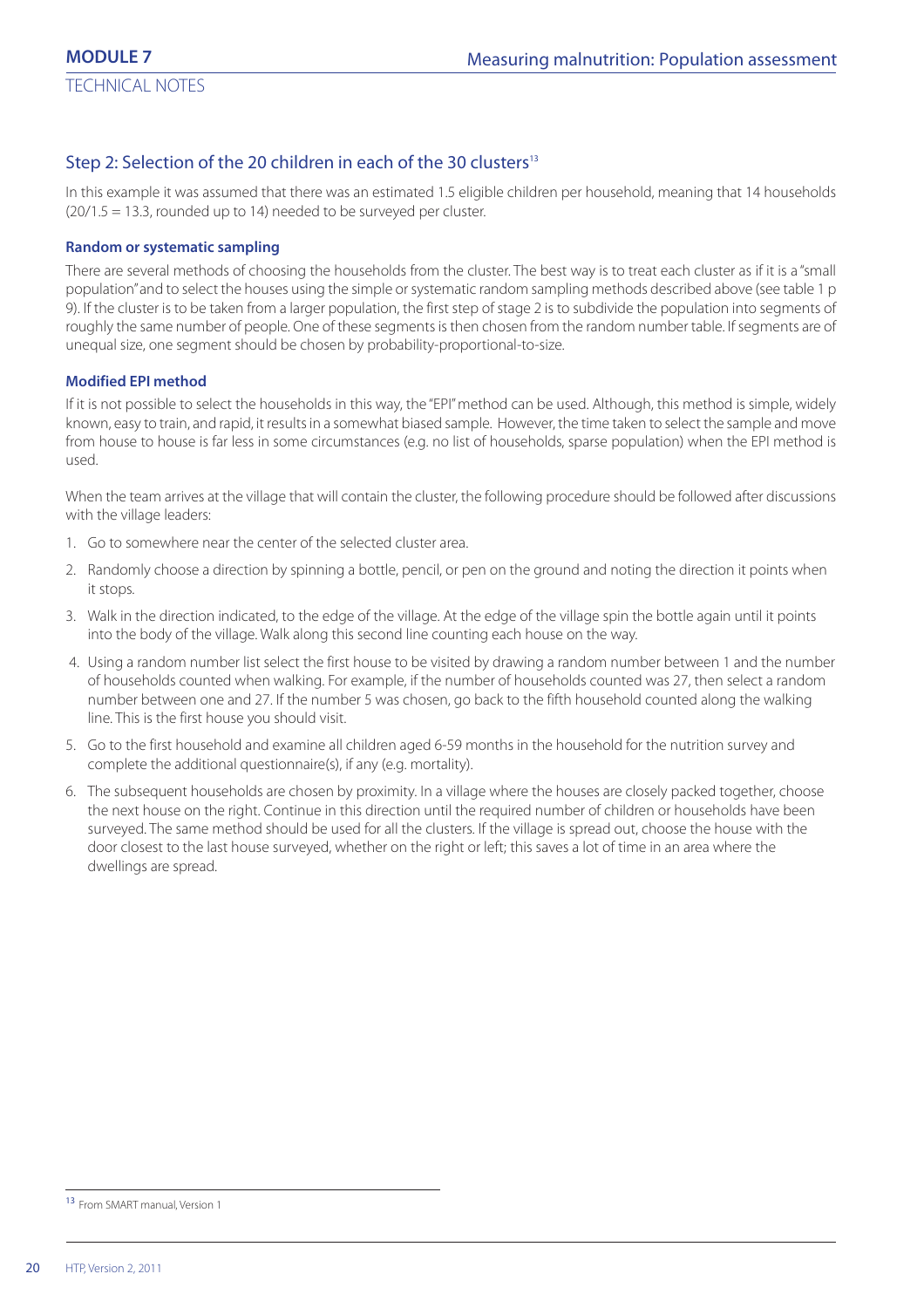# **Annex 2: Second Stage Sampling Decision Tree**

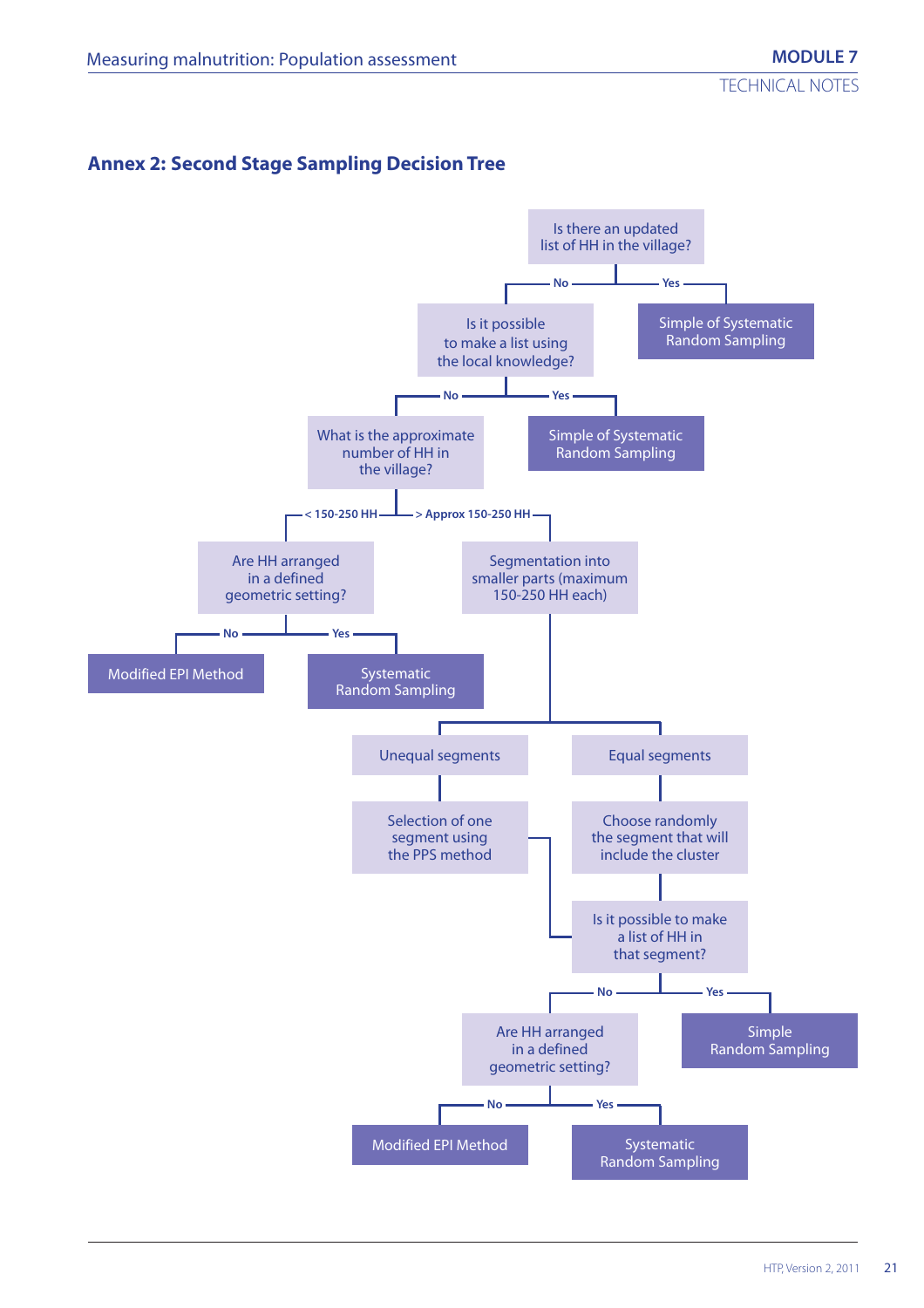# **Annex 3: Calculation of sample size (n)**

The population of an emergency-affected district in rural Asia is 10,000 and the estimated (expected) prevalence of acute malnutrition (weight for height < -2 SD) is 10 per cent. The precision required is 3 per cent and the design effect is 1.5.

Using the formula below where:

- $p =$  estimated prevalence of acute malnutrition
- $d =$  estimated precision
- deff = design effect

$$
\frac{p x (1-p)}{(1.962 \times d2) \times deff} = \frac{0.10 x (1-0.10)}{1.962 \times 0.032 \times 1.5} = 390
$$

The required sample size is a minimum of 390 children aged 6 to 59 months.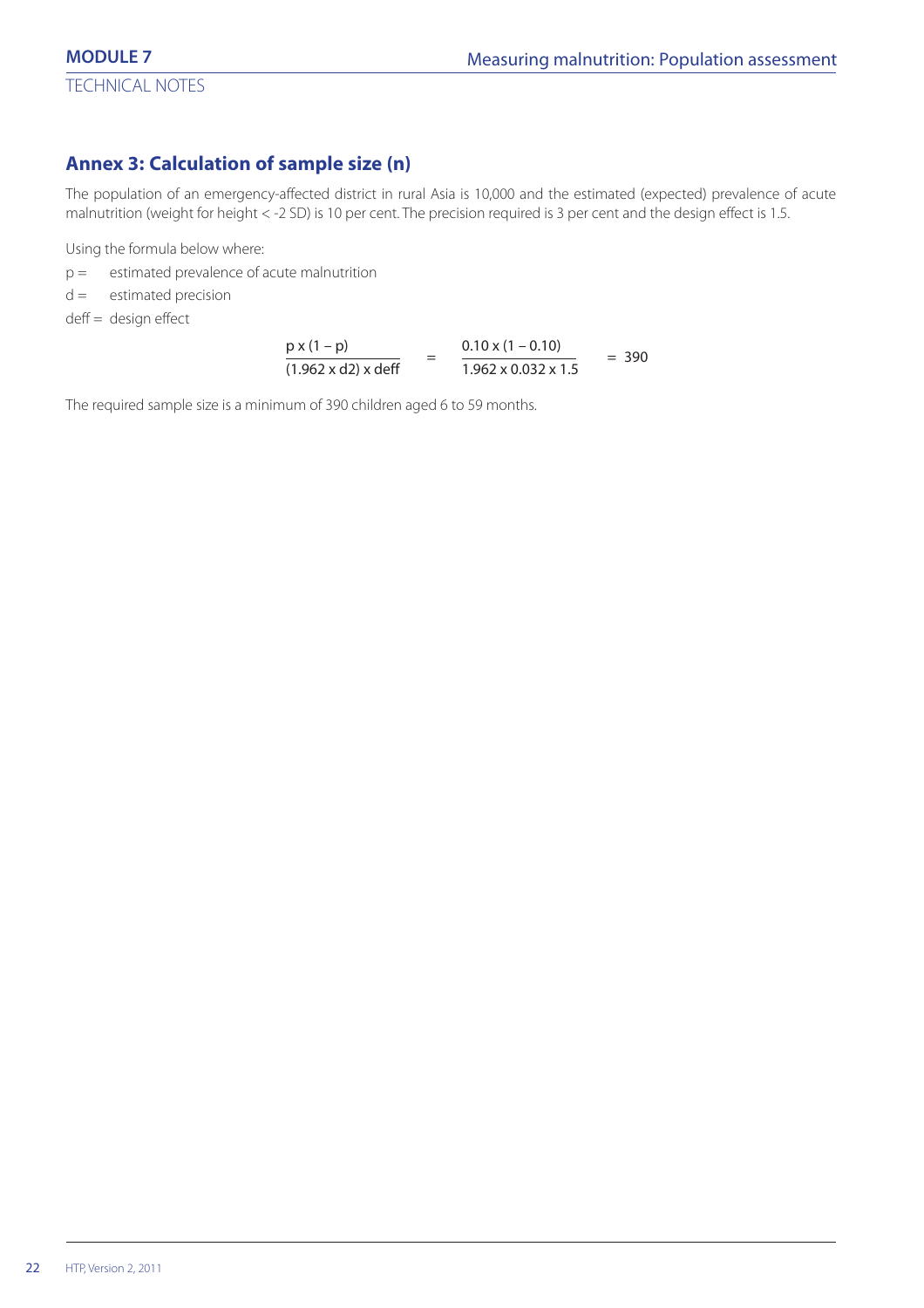# **Annex 4: Examples of anthropometric data collection forms**

CLUSTER COLLECTION FORM (1 form to be filled per cluster)

|             |                  |                  |              |                |                       |                        |            | Date ____________Team Number ______________Cluster Number ______________Cluster Name ________________District: _______ |                                                  |
|-------------|------------------|------------------|--------------|----------------|-----------------------|------------------------|------------|------------------------------------------------------------------------------------------------------------------------|--------------------------------------------------|
| Chid<br>no. | <b>HH</b><br>no. | Age in<br>months | Sex<br>(F/M) | Weight<br>(kg) | <b>Height</b><br>(cm) | <b>Oedema</b><br>(Y/N) | <b>WHM</b> | <b>Measles</b><br>$Card = 1 Yes$<br>but no card<br>$= 2$ No $= 0$                                                      | <b>Vit A within</b><br>the last 6<br>months(Y/N) |
|             |                  |                  |              |                |                       |                        |            |                                                                                                                        |                                                  |
|             |                  |                  |              |                |                       |                        |            |                                                                                                                        |                                                  |
|             |                  |                  |              |                |                       |                        |            |                                                                                                                        |                                                  |
|             |                  |                  |              |                |                       |                        |            |                                                                                                                        |                                                  |
|             |                  |                  |              |                |                       |                        |            |                                                                                                                        |                                                  |
|             |                  |                  |              |                |                       |                        |            |                                                                                                                        |                                                  |
|             |                  |                  |              |                |                       |                        |            |                                                                                                                        |                                                  |
|             |                  |                  |              |                |                       |                        |            |                                                                                                                        |                                                  |
|             |                  |                  |              |                |                       |                        |            |                                                                                                                        |                                                  |
|             |                  |                  |              |                |                       |                        |            |                                                                                                                        |                                                  |
|             |                  |                  |              |                |                       |                        |            |                                                                                                                        |                                                  |
|             |                  |                  |              |                |                       |                        |            |                                                                                                                        |                                                  |
|             |                  |                  |              |                |                       |                        |            |                                                                                                                        |                                                  |
|             |                  |                  |              |                |                       |                        |            |                                                                                                                        |                                                  |
|             |                  |                  |              |                |                       |                        |            |                                                                                                                        |                                                  |
|             |                  |                  |              |                |                       |                        |            |                                                                                                                        |                                                  |
|             |                  |                  |              |                |                       |                        |            |                                                                                                                        |                                                  |
|             |                  |                  |              |                |                       |                        |            |                                                                                                                        |                                                  |
|             |                  |                  |              |                |                       |                        |            |                                                                                                                        |                                                  |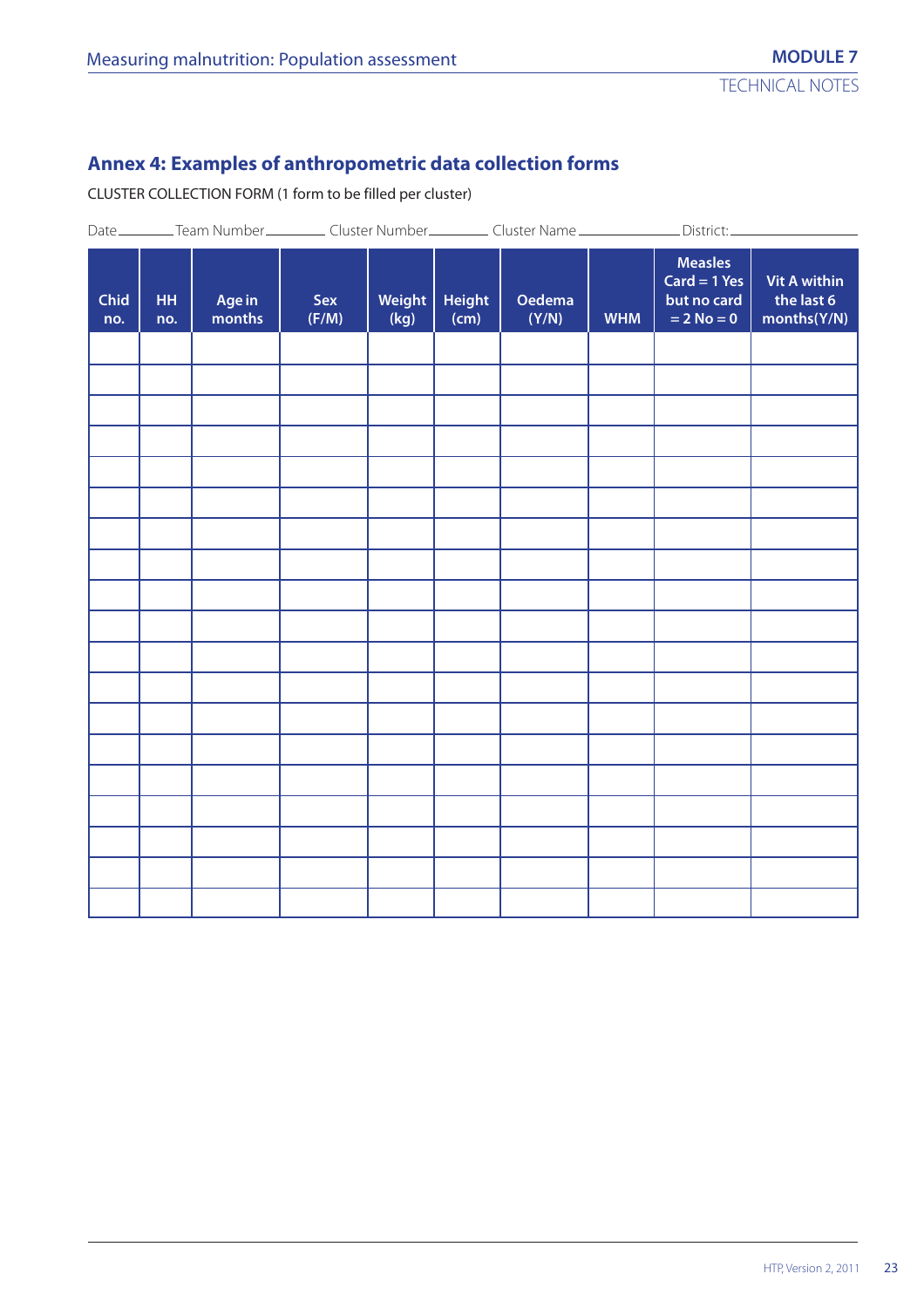| Suspected<br>n last one<br>Measles <sup>4</sup><br>month<br>$1 = Yes$<br>$2 = No$                                    |                                                                                                                                                                                                                                                    |        |   |   |
|----------------------------------------------------------------------------------------------------------------------|----------------------------------------------------------------------------------------------------------------------------------------------------------------------------------------------------------------------------------------------------|--------|---|---|
| Febrile illness/<br>Malaria <sup>3</sup> in<br>the last two<br>suspected<br>$2 = No$<br>weeks<br>$\frac{1}{1}$ = Yes |                                                                                                                                                                                                                                                    |        |   |   |
| Serious ARI <sup>2</sup><br>in last two<br>weeks<br>$1 = Yes$<br>$1 = Yes$<br>$2 = No$                               |                                                                                                                                                                                                                                                    |        |   |   |
| Diarrhoea <sup>1</sup><br>in last two<br>$1 = Yes$<br>weeks<br>$2 = No$                                              |                                                                                                                                                                                                                                                    |        |   |   |
| nearest<br>MUAC<br>$\frac{(cm)}{To the}$<br>tenth)<br>one                                                            |                                                                                                                                                                                                                                                    |        |   |   |
| Weight<br>nearest<br>To the<br>tenth)<br>$\overline{\mathbf{g}}$<br>one                                              |                                                                                                                                                                                                                                                    |        |   |   |
| nearest<br>$\frac{1}{\sqrt{2}}$<br>Height<br>tenth)<br>one                                                           |                                                                                                                                                                                                                                                    |        |   |   |
| Oedema<br>$1 = yes$<br>$2 = No$                                                                                      |                                                                                                                                                                                                                                                    |        |   |   |
| Female<br>$1 =$<br>Male<br>Sex<br>$\frac{1}{2}$                                                                      |                                                                                                                                                                                                                                                    |        |   |   |
| (months)<br>Age                                                                                                      |                                                                                                                                                                                                                                                    |        |   |   |
| on page 1<br>per table<br>order as<br>Name<br>Follow<br>same<br>First                                                |                                                                                                                                                                                                                                                    | $\sim$ | S | 4 |
|                                                                                                                      | $2 =$ Own medication<br>$3 =$ Traditional<br>$=$ No assistance<br>$4$ = Private clinic/<br>$5 =$ Public health<br>assistance when<br>child was sick?<br>seek healthcare<br>Where did you<br>Pharmacy<br>sought<br>(If yes in<br>healer<br>facility |        |   |   |

 $\overline{a}$ 

- ARI asked as oof wareen or wareento. The three signs asked for are cough, rapid breathing and fever ARI asked as oof wareen or wareento. The three signs asked for are cough, rapid breathing and fever  $\overline{a}$
- Suspected malaria/acute febrile illness: the three signs to be looked for are periodic chills/shivering, fever, sweating and sometimes a coma Suspected malaria/acute febrile illness: – the three signs to be looked for are periodic chills/shivering, fever, sweating and sometimes a coma  $\tilde{3}$
- Measles (Jadeeco): a child with more than three of these signs-fever and, skin rash, rumy nose or red eyes, and/or mouth infection, or chest infection Measles (Jadeeco): a child with more than three of these signs- fever and, skin rash, runny nose or red eyes, and/or mouth infection, or chest infection $\rightarrow$

TECHNICAL NOTES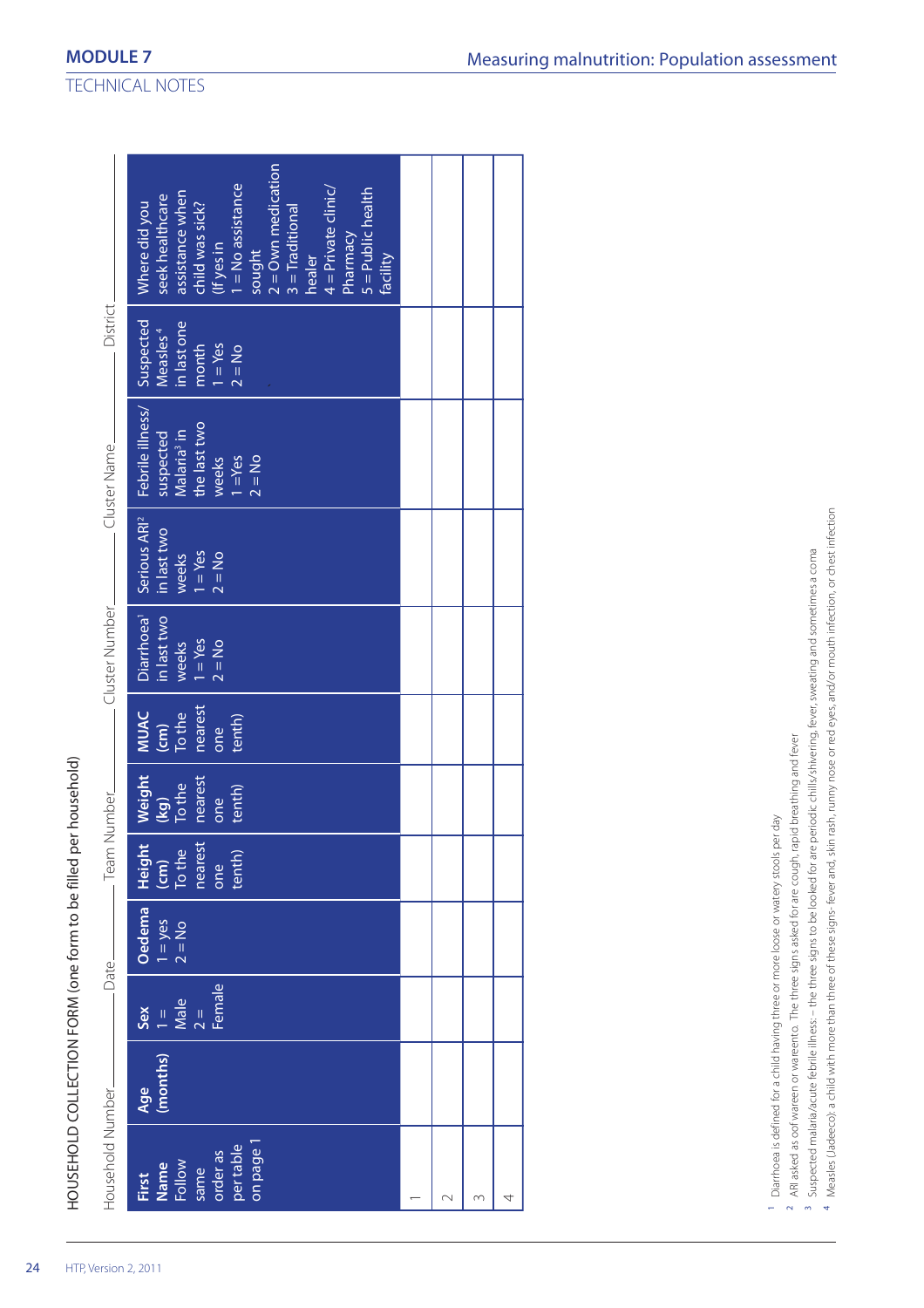CHILD COLLECTION FORM (one form to be filled per child)

| Date l           | Team no. $\Box$ $\Box$ Cluster no. $\Box$ $\Box$ Household no. $\Box$ $\Box$<br>Child ID $\Box$                                                                          |                                              |
|------------------|--------------------------------------------------------------------------------------------------------------------------------------------------------------------------|----------------------------------------------|
|                  | C. Child Questionnaire<br>(This should be administered to the primary caretaker of the child).<br>Complete one form per child aged 6-59 months in the household visited. |                                              |
| C <sub>1.1</sub> | What is the child's name? (optional)                                                                                                                                     |                                              |
| C <sub>1.2</sub> | Date of birth of child<br>(record from EPI/ health card if available)                                                                                                    |                                              |
| C <sub>1.3</sub> | Age of child (months)<br>(estimate using event calendar<br>if EPI/health care not available)                                                                             |                                              |
| C <sub>1.4</sub> | Sex of child                                                                                                                                                             |                                              |
| C <sub>1.5</sub> | Weight (Kg)                                                                                                                                                              | N/A (refused to measure/not measured)  88.8  |
| C1.6             | Height/length (cm)                                                                                                                                                       | N/A (refused to measure/not measured)  888.8 |
| C <sub>1.7</sub> | Bilateral pitting oedema                                                                                                                                                 | No                                           |
| C <sub>1.8</sub> | Mid upper arm circumference (mm)                                                                                                                                         | N/A (refused to measure/not measured)  888   |
| C <sub>1.9</sub> | Weight-for-height (% median or z-score)                                                                                                                                  |                                              |
| C <sub>2.0</sub> | Child referred                                                                                                                                                           | No.                                          |
| $C$ 2.1          | If any of the above measurements was not<br>done, what was the reason for not measuring<br>the child?                                                                    |                                              |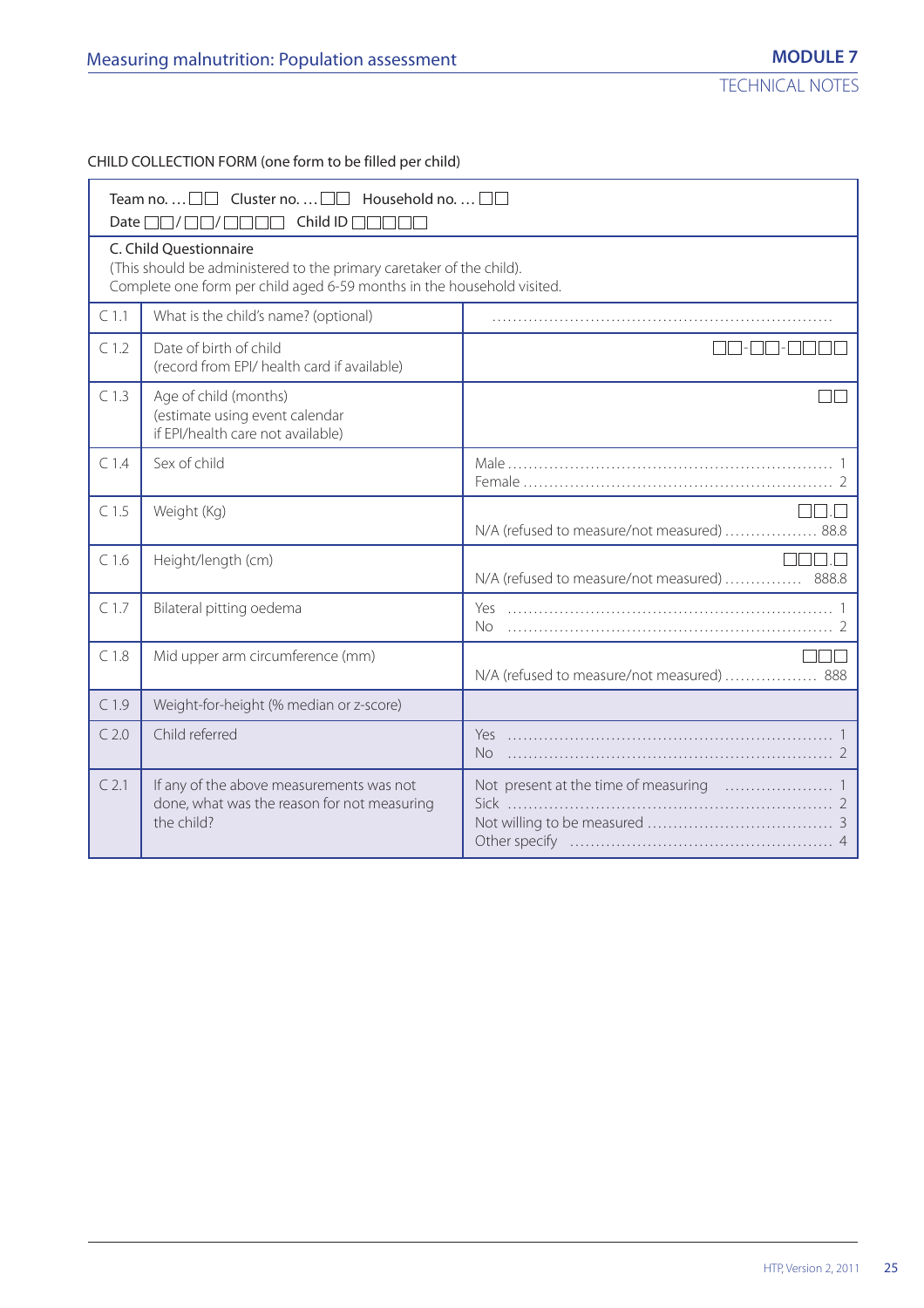# **Annex 5: Template for a nutrition survey report**

Based on Save the Children United Kingdom's Emergency Nutrition Assessment: Guidelines for Fieldworkers, Chapter 3: Presenting the Report.

#### **Report summary**

- **•** Write the summary last, after you have finished the rest of the report.
- **•** Ninety per cent of readers will probably only look at this section. Make sure all important information is here and it is very clear. Diagrams are very useful.
- This section of the report should be short (one or two pages).
- **•** Information should include: the area covered, the date and the objectives of the assessment, the methodology used, the main results and the recommendations.

#### **Report introduction**

- **•** The context in which the assessment was carried out should be described. What population was surveyed, over what period and in which geographical area?
- **•** The introduction should set out the context, so that someone who has never been to the area can understand how the surveyed community lives and what has happened to them.
- **•** This information is mainly from secondary sources, or interviews with district officials, etc.

#### **Objectives of the assessment**

- **•** The objectives of the assessment should be clearly stated.
- **•** What was measured, in which population and why?

#### **Methodology**

- **•** Describe in a straightforward way the methods employed, including area surveyed, population data, and sampling techniques. This is necessary so that readers can be sure of the validity of the assessment and have a clear reference for future comparison.
- **•** Describe selection criteria for inclusion in the survey.
- **•** Describe what measurements were taken, by whom and using what instruments.
- **•** Describe how the training and how the questionnaires were designed and piloted.
- **•** Describe field work including supervision
- **•** Describe the methods for cleaning data, how data were analysed (including definition of acute malnutrition), calculation of Confidence Intervals, which software was used.

#### **Results**

- **•** Describe any problems encountered or suspected bias during the survey
- **•** Describe the population surveyed: how many children absent, how many data discarded form the survey
- **•** A table of the distribution of the sample, according to age and sex, is required.
- **•** All nutrition assessments should report the anthropometric statistics tables and analysis of additional variables if any were included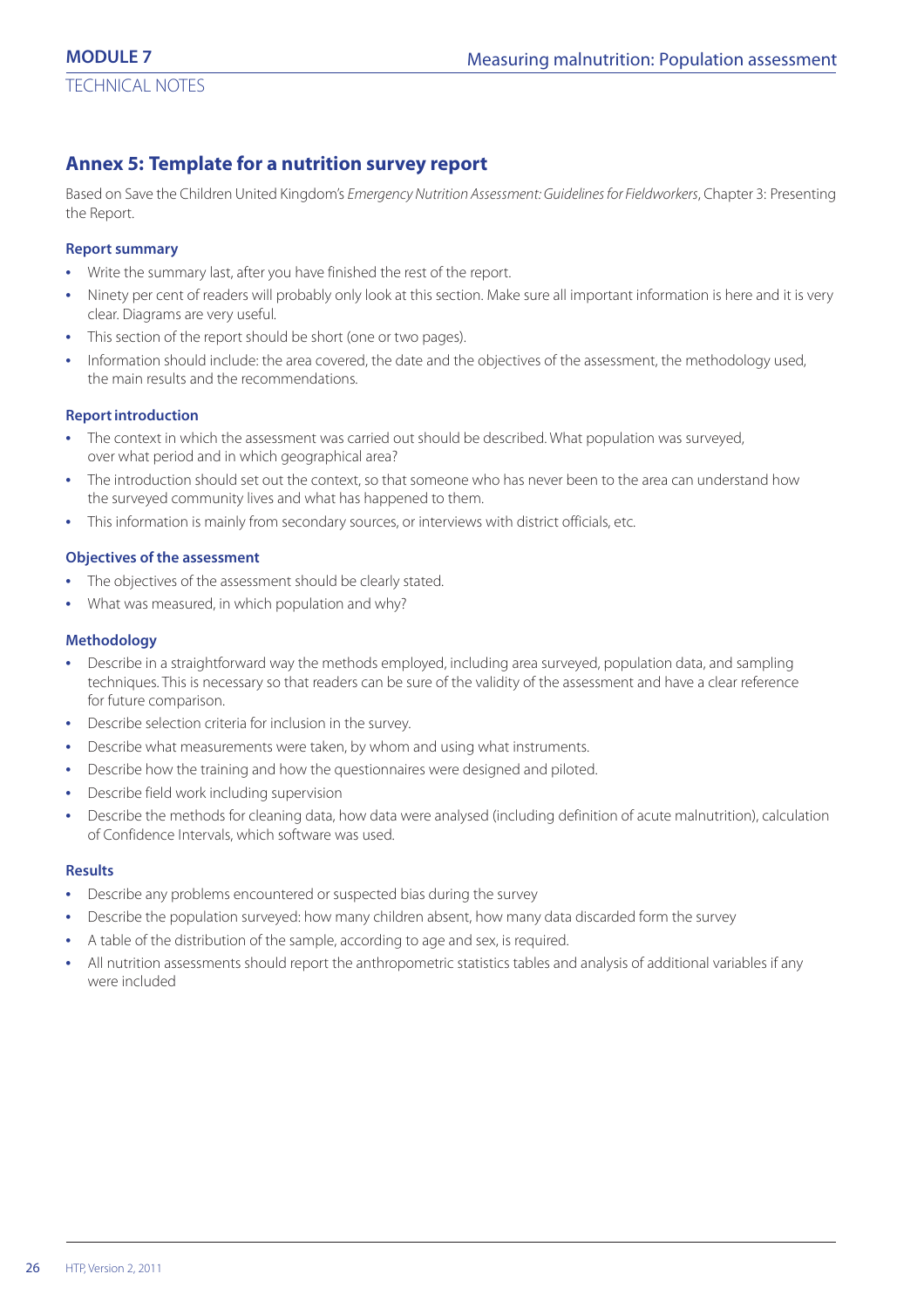#### **Discussion**

- **•** The discussion puts the results into context. The aim of the discussion is to explain the results (prevalence of acute malnutrition and potential additional data) in terms of the determinants of malnutrition – health, care environment and food security.
- **•** Organize your discussion by addressing the questions:
	- Is the level of acute malnutrition typical (referring back to previous surveys or baseline levels)?
	- What are the likely major determinants of malnutrition resulting from the emergency (taking into account determinants already addressed by other interventions)?
	- What are the prospects for the coming months?
	- Who is worst affected?
	- What might be the chronic determinants of malnutrition?
	- What does the community recommend?
	- Do the results seem plausible? Are there any unanswered questions?
- **•** Much of the information for the discussion will come from referring back to the results section and looking at the findings in the light of your causal analysis based on secondary data, key informant interviews, observations, etc.
- **•** A diagram showing the location specific causal framework of malnutrition may be useful.

#### **Conclusions**

**•** This section describes the seriousness of the situation.

#### **Recommendations**

**•** A report must include recommendations based on the findings. When possible, estimates on how the situation is likely to evolve are needed and the recommendations should give a clear indication of the appropriate time line so that they can have the maximum impact.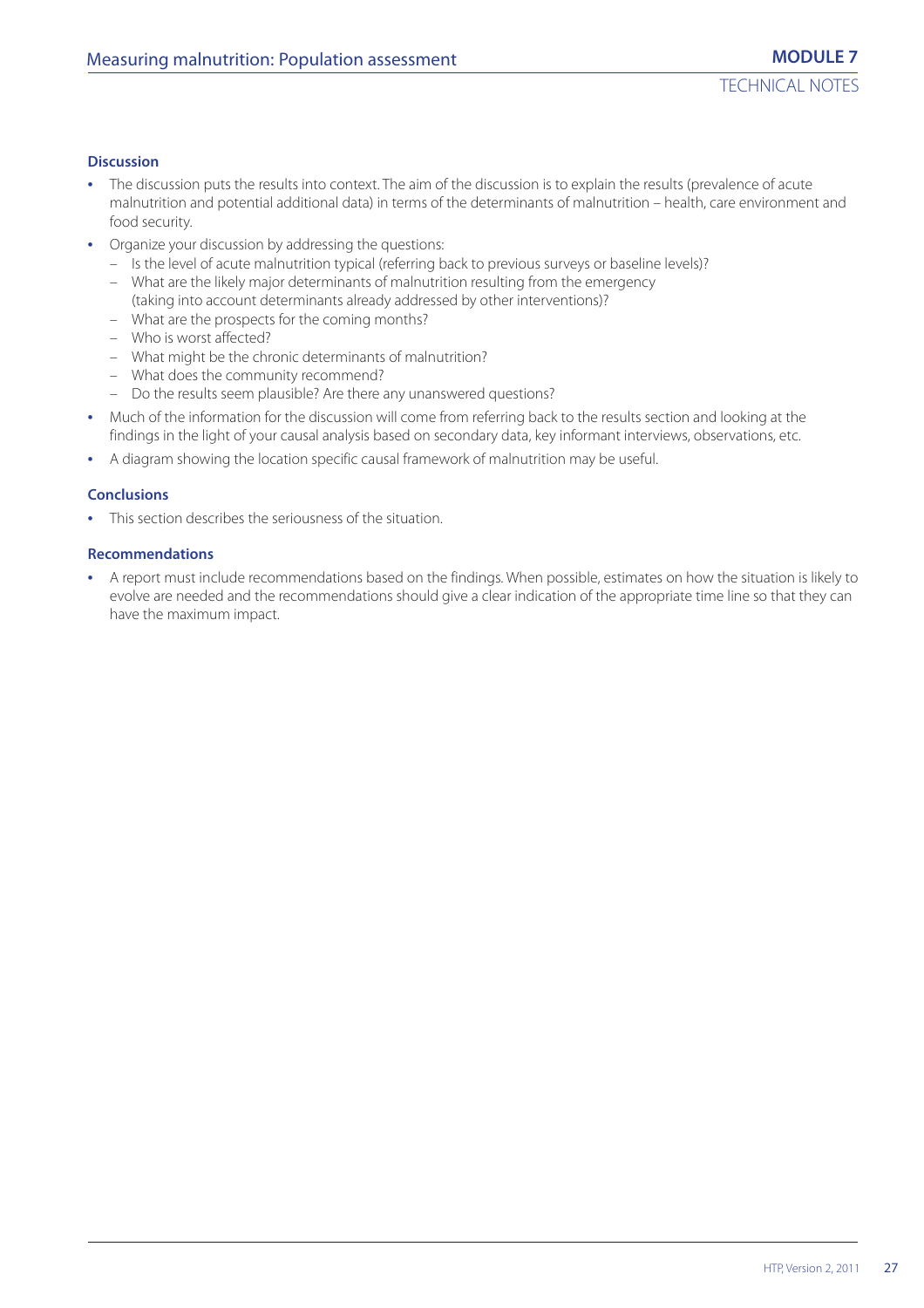|                                                                                                                                                                                                                                                                                                                                                                                                                                                                              | CO<br>Pre-survey preparation and plannin                                                                                                                                                           |                                                                                                                                                                                  | Methods (Ctd)                                                                                                                                       |
|------------------------------------------------------------------------------------------------------------------------------------------------------------------------------------------------------------------------------------------------------------------------------------------------------------------------------------------------------------------------------------------------------------------------------------------------------------------------------|----------------------------------------------------------------------------------------------------------------------------------------------------------------------------------------------------|----------------------------------------------------------------------------------------------------------------------------------------------------------------------------------|-----------------------------------------------------------------------------------------------------------------------------------------------------|
| Objective of the survey                                                                                                                                                                                                                                                                                                                                                                                                                                                      | 3) Vaccination<br>2) Mortality<br>1) Nutrition                                                                                                                                                     | 37-40 only if mortality module<br>included, & otherwise 41<br>Mortality survey<br>国家<br><b>ME DO</b><br><b>RES</b>   RO                                                          | 40) Questionnaire is provided in Appendix<br>Denominator calculation indicated<br>39) Census method indicated<br>Recall period stated<br>38)<br>37) |
| Population                                                                                                                                                                                                                                                                                                                                                                                                                                                                   | 5) Total population in universe stated<br>4) Type of population stated                                                                                                                             | <b>THE NO</b><br><b>CRI SA</b>                                                                                                                                                   | Results                                                                                                                                             |
| Location                                                                                                                                                                                                                                                                                                                                                                                                                                                                     | 7) Area excluded from sampling frame listed <b>in limited</b><br>6) Geographical scope of the survey stated                                                                                        | <b>Analysis</b><br><b>CRI</b> ERI                                                                                                                                                | 41) Name, version of the software and statistical<br>procedure stated                                                                               |
| <b>Time period</b>                                                                                                                                                                                                                                                                                                                                                                                                                                                           | 8) Survey dates are stated ((dd-)mm-yyyy)                                                                                                                                                          | Nataltion al Indicators<br>module included, other-<br><b>PIS 80</b>                                                                                                              | Definition: 42) Prevalence of GAM based on Weight for<br>Height Z-scores reported?                                                                  |
| Translation                                                                                                                                                                                                                                                                                                                                                                                                                                                                  | 9) Language of the questionnaire is stated<br>10) Language of the interview is stated                                                                                                              | wise & 50<br><b>CRI RM</b><br><b>MB</b>   MO                                                                                                                                     | 43) Type of growth ref. used (WHO or NCHS) stated? [188] 110                                                                                        |
| Questionnaire/tool                                                                                                                                                                                                                                                                                                                                                                                                                                                           | 11) Pre-testing of questionnaire stated<br>12) Use of local event calendar stated                                                                                                                  | on [su<br><b>CK BA</b>                                                                                                                                                           | 46) Plausibility checks mentioned<br>Precision: 44) Confidence interval<br>45) Design effect:                                                       |
| <b>Training</b>                                                                                                                                                                                                                                                                                                                                                                                                                                                              | 13) Training organisation stated                                                                                                                                                                   | <b>ON   SM</b>                                                                                                                                                                   | 47) Definition of flags stated                                                                                                                      |
|                                                                                                                                                                                                                                                                                                                                                                                                                                                                              | <b>Methods</b>                                                                                                                                                                                     |                                                                                                                                                                                  | 48) Flags exclusion from analysis described?<br>49) Sample size of 6-59 months:                                                                     |
| 16-18 only if cluster sampling, $9$ 19 for<br>other sampling designs<br>Sampling design                                                                                                                                                                                                                                                                                                                                                                                      | 15) Rationale for sampling design explained<br>14) Type of sampling design stated<br>$\times$<br>16) State if PPS was used<br>17) Number of clusters                                               | Definition:<br>Precision:<br>Mortality indicators<br>module included, other-<br>wise & 60<br><b>CRI EM</b><br>198 584<br><b>CRY</b> (SM)                                         | 50) CMR expressed as death per 10,000/day,<br>1,000/month or 1,000/year<br>51) Confidence interval<br>52) Design effect:                            |
| 19 only if mortality module included,<br>otherwise <> 20<br><b>Final stage</b>                                                                                                                                                                                                                                                                                                                                                                                               | 20) Stated whether sample size was increased to<br>included<br>19) State if HH without U5 were<br>18) State final stage sampling                                                                   | Demographic indicators<br><b>CRE</b> ERE<br>143 80<br><b>MB</b> 180                                                                                                              | 56) Pers. left:<br>54) Deaths:<br>55) Persons joined:<br>53) Births:                                                                                |
| 22 only if nutrition/vaccination module<br>Household                                                                                                                                                                                                                                                                                                                                                                                                                         | 22) State selection of U5 in the HH<br>account for non-response?<br>21) State definition of HH                                                                                                     | <b>MES</b>   NO<br>国图                                                                                                                                                            | 57) Population at the time of the survey:<br>59) n° of U5 (0-59 months):<br>58) n° of households:                                                   |
| Sample size precision<br>included, otherwise & 23                                                                                                                                                                                                                                                                                                                                                                                                                            | Stated why?<br>24) Procedure for choosing respondent stated<br>25) Procedure for re-visiting absent hh stated<br>23) HH selection in a compound is explained<br>26) Expected GAM:                  | 60 - 63 only if vaccination module<br><b>Vaccination indicators</b><br>included, otherwise & 64<br><b>Mill dial sas</b><br><b>RES</b>   REV<br><b>ON   SM</b><br><b>WE NO NV</b> | 62) Age range for inclusion in analysis stated?<br>60) MCV coverage by card and history<br>61) Confidence interval                                  |
| included, $629; 29-31$ only if mor-<br>tality module included, otherwise<br>26-28 only if nutrition module<br>\$ 32                                                                                                                                                                                                                                                                                                                                                          | Stated why?<br>Stated why?<br>Stated why?<br>28) Desired precision for GAM:<br>27) Expected Deff for GAM:<br>29) Expected CMR:                                                                     | 西国区<br><b>WE KO NA</b><br><b>ARE DID NOT</b>                                                                                                                                     | 63) n° of children in the analysis:<br>Discussion                                                                                                   |
| 32-36 only if<br><b>Nutrition survey</b>                                                                                                                                                                                                                                                                                                                                                                                                                                     | Stated why?<br>Stated why?<br>height described?<br>31) Desired precision for CMR:/<br>33) Inclusion criteria in terms of age or<br>32) GAM includes bilateral oedema<br>30) Expected Deff for CMR: | 67 only if replacement was made,<br>ళ<br>65-67 only if cluster sampling,<br>Limitation and bias<br>otherwise \$68<br>医包围<br>医医室<br><b>SALIS</b><br><b>ON   SA</b>                | 67) Replacement method stated?<br>66) Final number of clusters:<br>65) % inaccessible clusters:<br>64) % non response:                              |
| nutrition module<br>included, other-<br>wise & 37                                                                                                                                                                                                                                                                                                                                                                                                                            | or standing stated?<br>g unit described?<br>36) Questionnaire is provided in Appendix<br>34) Weight and height smallest roundin<br>35) Cut-off for measuring children lying                        | <b>Comparison of results</b><br><b>CON   SUA</b><br><b>CRI 535</b><br><b>THIS</b>   AID                                                                                          | 69) Results are compared to a reference<br>68) Potential bias described?                                                                            |
| $\begin{array}{l} \hbox{non Gaussian}\\ \hbox{curve for the process}\\ \hbox{on the Theorem}\\ \hbox{of a random}\\ \hbox{of a random}\\ \hbox{of a random}\\ \hbox{of a random}\\ \hbox{of $E$} \hbox{and}\\ \hbox{of $E$} \hbox{and}\\ \hbox{of $E$} \hbox{and}\\ \hbox{of $E$} \hbox{and}\\ \hbox{of $E$} \hbox{and}\\ \hbox{of $E$} \hbox{and}\\ \hbox{of $E$} \hbox{and}\\ \hbox{of $E$} \hbox{and}\\ \hbox{of $E$} \hbox{and}\\ \hbox{of $E$} \hbox{and}\\ \hbox{of $$ | <b>CE-DAT Completeness Checklist DRAFT © 21/09/2009</b>                                                                                                                                            | Interpretation of results                                                                                                                                                        | 70) Recommendations are given                                                                                                                       |

TECHNICAL NOTES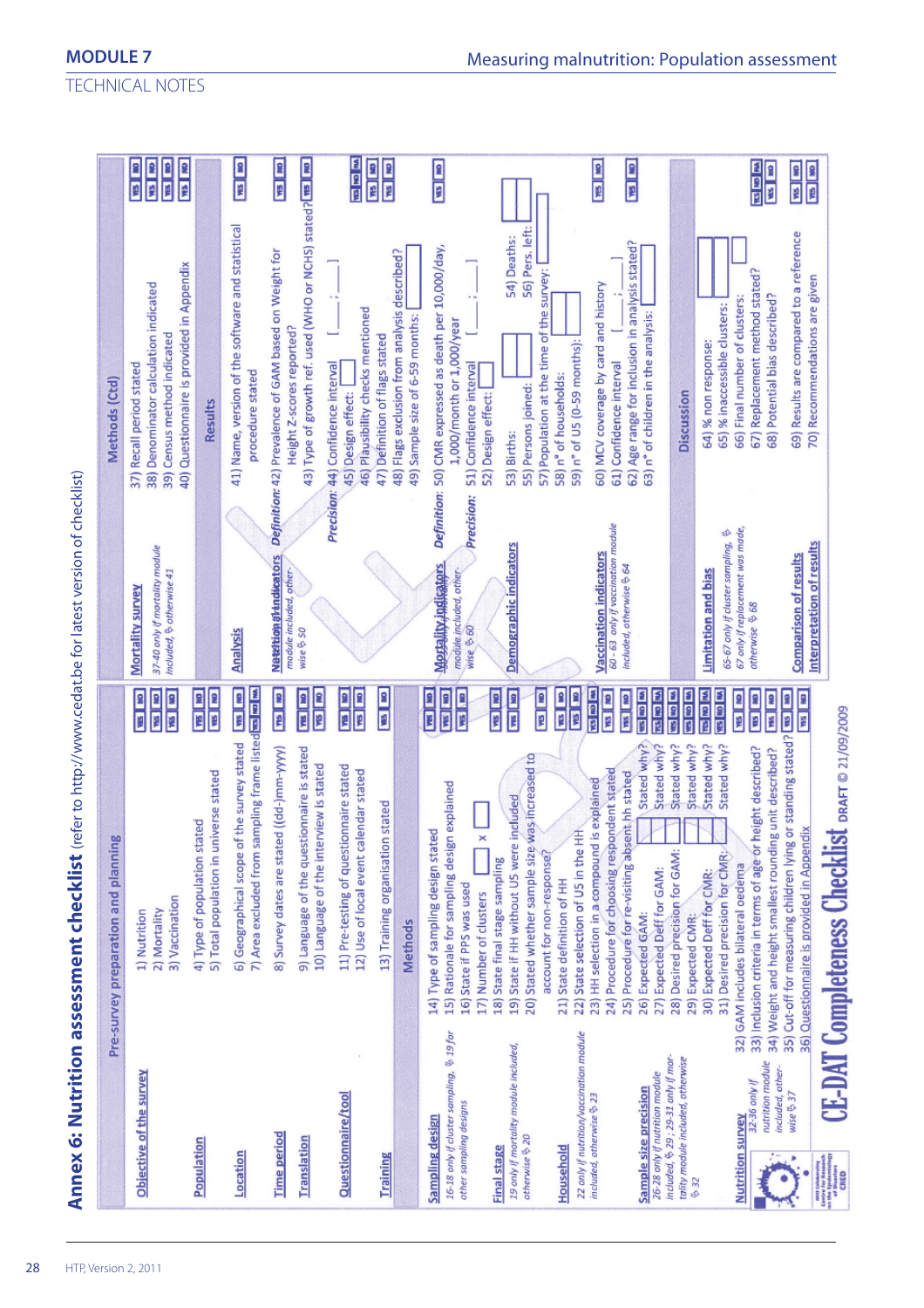# **Annex 7: Nutrition assessment checklist**

Based on The Sphere Handbook 2011. Chapter 3: Minimum Standards in Food Security and Nutrition, Appendix 3.

Below are sample questions for assessments examining the underlying causes of undernutrition, the level of nutrition risk and possibilities for response. The questions are based on the conceptual framework of the causes of undernutrition. The information is likely to be available from a variety of sources and gathering it will require various assessment tools, including key informant interviews, observation and review of secondary data.

#### **Pre emergency situation:**

**•** What information already exists on the nature, scale and causes of undernutrition among the affected population?

#### The current risk of undernutrition:

- 1. The risk of undernutrition related to reduced food access: See Sphere Appendix 1 for food security and livelihoods assessment checklists.
- 2. The risk of undernutrition related to infant and young child feeding and care practices:
	- a) Is there a change in work and social patterns (e.g. due to migration, displacement or armed conflict) which means that roles and responsibilities in the household have changed?
	- b) Is there a change in the normal composition of households? Are there large numbers of separated children?
	- c) Has the normal care environment been disrupted (e.g. through displacement), affecting access to secondary caregivers, access to foods for children, access to water, etc?
	- d) Are any infants not breastfed? Are there infants who are artificially fed?
	- e) Has there been any evidence or suspicion of a decline in infant feeding practices in the emergency, especially any fall in breastfeeding initiation or exclusive breastfeeding rates, any increase in artificial feeding rate, and/or any increase in proportion of infants not breastfed?
	- f ) Are age-appropriate, nutritionally adequate, safe complementary foods and the means to hygienically prepare them accessible?
	- g) Is there any evidence or suspicion of general distribution of breastmilk substitutes such as infant formula, other milk products, bottles and teats, either donated or purchased?
	- h) In pastoral communities, have the herds been away from young children for long? Has access to milk changed from normal?
	- i) Has HIV/AIDS affected caring practices at household level?

3. The risk of undernutrition related to poor public health:

- a) Are there any reports of disease outbreaks which may affect nutritional status, such as measles or acute diarrhoeal disease? Is there risk that these outbreaks will occur?
- b) What is the estimated measles vaccination coverage of the affected population?
- c) Is Vitamin A routinely given with measles vaccination? What is the estimated Vitamin A supplementation coverage?
- d) Are there any estimates of mortality rates (either crude or under five)? What are they and what method has been used?
- e) Is there, or will there be, a significant decline in ambient temperature which is likely to affect the prevalence of acute respiratory infection or the energy requirements of the affected population?
- f) Is there a high prevalence of HIV?,
- g) Are people already vulnerable to undernutrition due to poverty or ill health?
- h) Is there overcrowding, or a risk of/high prevalence of TB?
- i) Is there a high incidence of malaria?
- j) Have people been in water or wet clothes or exposed to other harsh environmental conditions for long periods of time?